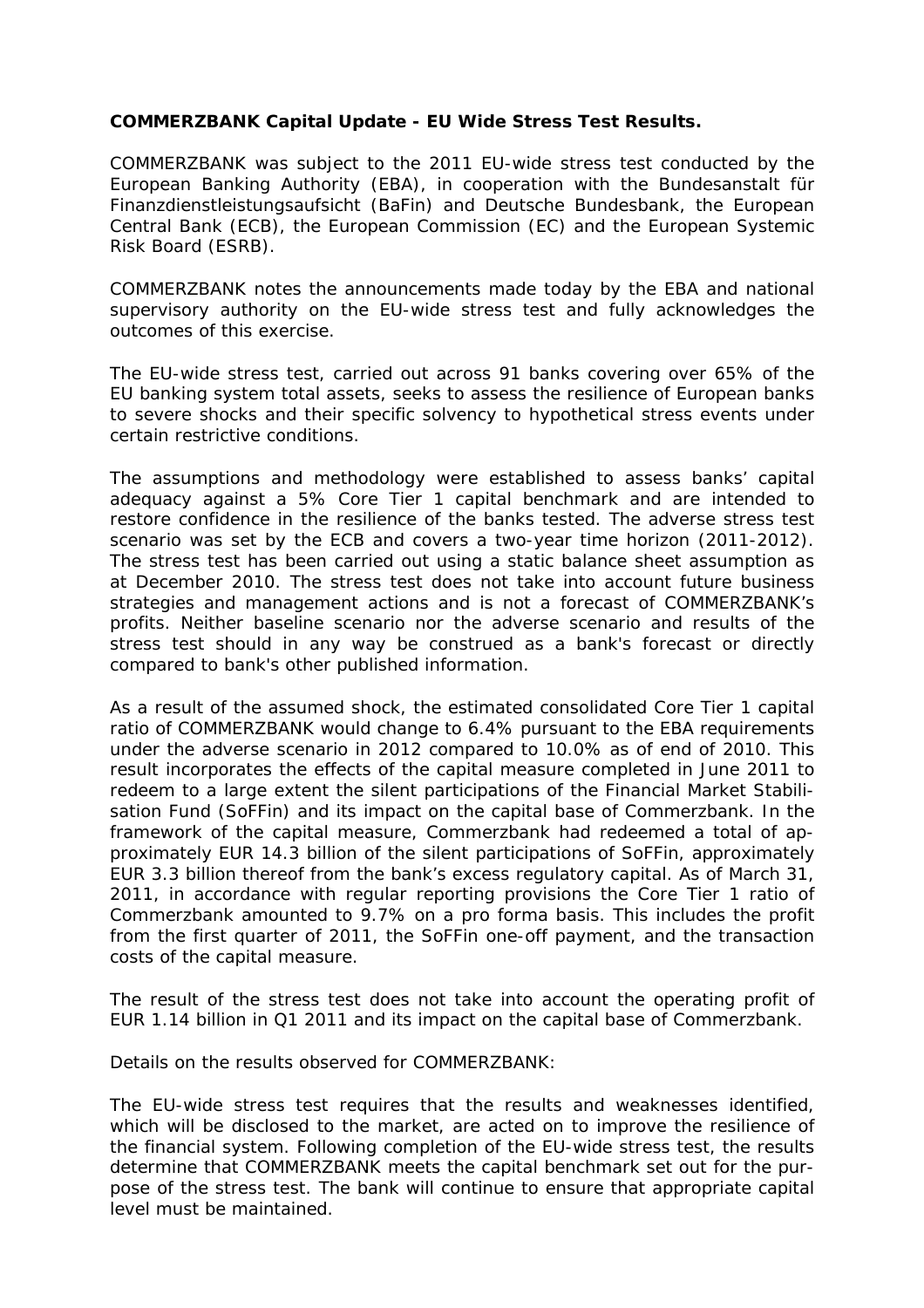## Notes to editors

*The detailed results of the stress test under the baseline and adverse scenarios as well as information on COMMERZBANK's credit exposures and exposures to central and local governments are provided in the accompanying disclosure tables based on the common format provided by the EBA.* 

*The stress test was carried out based on the EBA common methodology and key common assumptions (e.g. constant balance sheet, uniform treatment of securitisation exposures) as published in the EBA Methodological note. Therefore, the information relative to the baseline scenarios is provided only for comparison purposes. Neither the baseline scenario nor the adverse scenario should in any way be construed as a bank's forecast or directly compared to bank's other published information.* 

*See more details on the scenarios, assumptions and methodology on the EBA website: <http://www.eba.europa.eu/EU-wide-stress-testing/2011.aspx>*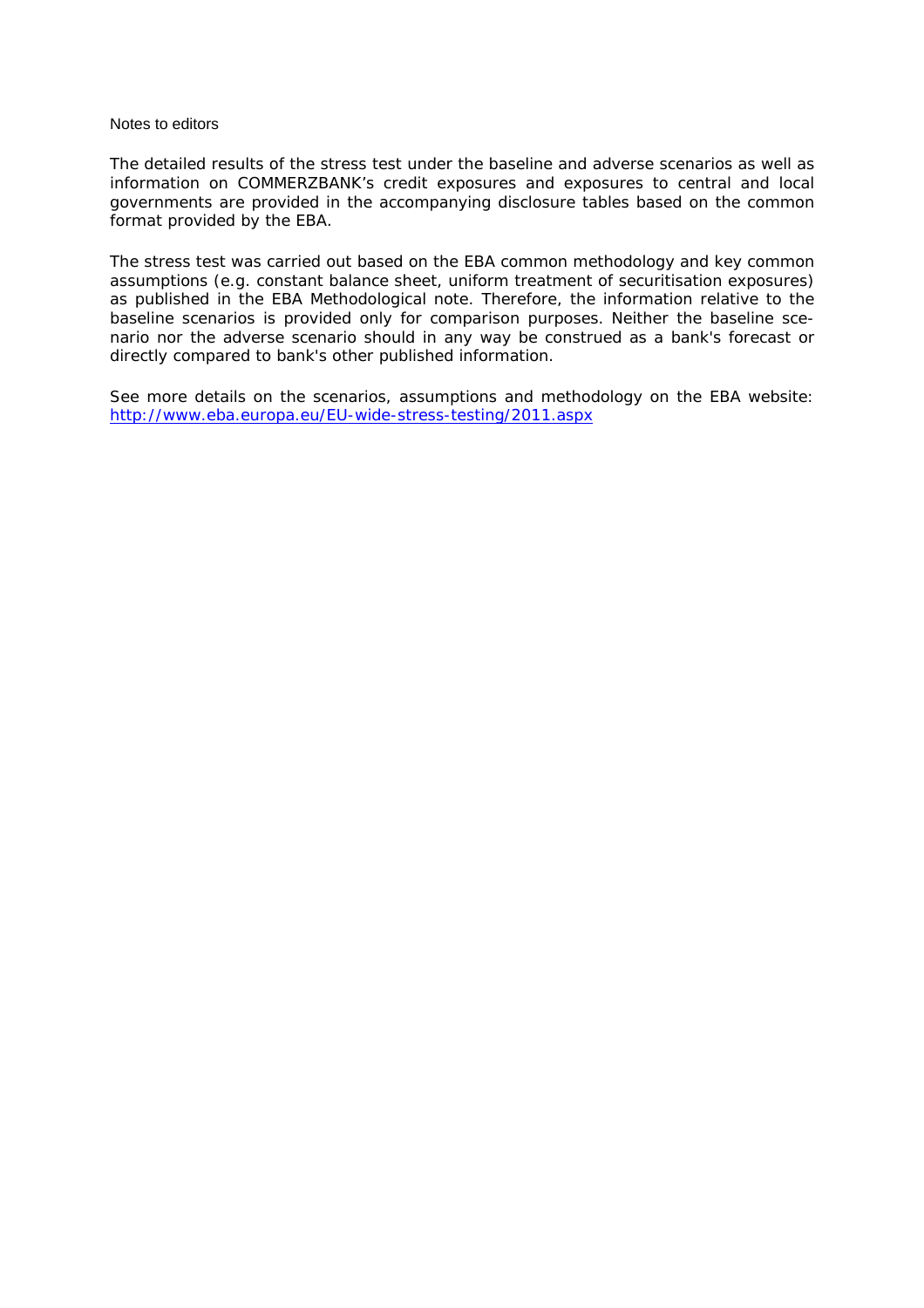## **Results of the 2011 EBA EU-wide stress test: Summary (1-3)**

Name of the bank: COMMERZBANK AG

| Actual results at 31 December 2010                                                                      | million EUR, % |
|---------------------------------------------------------------------------------------------------------|----------------|
| Operating profit before impairments                                                                     | 3.728          |
| Impairment losses on financial and non-financial assets in the banking book                             | $-2.386$       |
| Risk weighted assets <sup>(4)</sup>                                                                     | 267.500        |
| Core Tier 1 capital <sup>(4)</sup>                                                                      | 26.728         |
| Core Tier 1 capital ratio, % <sup>(4)</sup>                                                             | 10,0%          |
| Additional capital needed to reach a 5 % Core Tier 1 capital benchmark                                  |                |
|                                                                                                         |                |
| Outcomes of the adverse scenario at 31 December 2012, excluding all mitigating actions<br>taken in 2011 | $\frac{9}{6}$  |

| . .<br>Core<br>Capital ratio<br>Tier<br>- | 7.4% |
|-------------------------------------------|------|

| Outcomes of the adverse scenario at 31 December 2012, including recognised mitigating<br>measures as of 30 April 2011                                                                                | million EUR, % |
|------------------------------------------------------------------------------------------------------------------------------------------------------------------------------------------------------|----------------|
| 2 yr cumulative operating profit before impairments                                                                                                                                                  | 3.679          |
| 2 yr cumulative impairment losses on financial and non-financial assets in the banking book                                                                                                          | $-7.471$       |
| 2 yr cumulative losses from the stress in the trading book                                                                                                                                           | $-2.737$       |
| of which valuation losses due to sovereign shock                                                                                                                                                     | $-216$         |
| Risk weighted assets                                                                                                                                                                                 | 310.726        |
| Core Tier 1 Capital                                                                                                                                                                                  | 19.802         |
| Core Tier 1 Capital ratio (%)                                                                                                                                                                        | 6,4%           |
| Additional capital needed to reach a 5 % Core Tier 1 capital benchmark                                                                                                                               |                |
| Effects from the recognised mitigating measures put in place until 30 April 2011 <sup>(5)</sup>                                                                                                      |                |
| Equity raisings announced and fully committed between 31 December 2010 and 30 April 2011<br>(CT1 million EUR)                                                                                        | $-3.325$       |
| Effect of government support publicly announced and fully committed in period from 31<br>December 2010 to 30 April 2011 on Core Tier 1 capital ratio (percentage points of CT1 ratio)                | $-4.9$         |
| Effect of mandatory restructuring plans, publicly announced and fully committed in period from<br>31 December 2010 to 30 April 2011 on Core Tier 1 capital ratio (percentage points of CT1<br>ratio) |                |

|                                                                                                | percentage points contributing |
|------------------------------------------------------------------------------------------------|--------------------------------|
| Additional taken or planned mitigating measures                                                | to capital ratio               |
| Use of provisions and/or other reserves (including release of countercyclical provisions)      |                                |
| Divestments and other management actions taken by 30 April 2011                                |                                |
| Other disinvestments and restructuring measures, including also future mandatory restructuring |                                |
| not yet approved with the EU Commission under the EU State Aid rules                           |                                |
| Future planned issuances of common equity instruments (private issuances)                      |                                |
| Future planned government subscriptions of capital instruments (including hybrids)             |                                |
| Other (existing and future) instruments recognised as appropriate back-stop measures by        |                                |
| national supervisory authorities                                                               |                                |
| Supervisory recognised capital ratio after all current and future mitigating actions as of 31  |                                |
| December 2012, % <sup>(6)</sup>                                                                | 6,4%                           |
|                                                                                                |                                |

**Notes**

**(1)** The stress test was carried using the EBA common methodology, which includes a static balance sheet assumption and incorporates regulatory transitional floors, where binding (see http://www.eba.europa.eu/EU-wide-stress-testing/2011.aspx for the details on the EBA methodology).

**(2)** All capital elements and ratios are presented in accordance with the EBA definition of Core Tier 1 capital set up for the purposes of the EU-wide stress test, and therefore may differ from the definitions used by national supervisory authorities and/or reported by institutions in public disclosures.

**(3)** Neither baseline scenario nor the adverse scenario and results of the stress test should in any way be construed as a bank's forecast or directly compared to bank's other published information.

**(4)** Full static balance sheet assumption excluding any mitigating management actions, mandatory restructuring or capital raisings post 31 December 2010 (all government support measures and capital raisings fully paid in before 31 December 2010 are included).

**(5)** Effects of capital raisings, government support and mandatory restructuring plans publicly announced and fully committed in period from 31 December 2010 to 30 April 2011, which are incorporated in the Core Tier 1 capital ratio reported as the outcome of the stress test.

**(6)** The supervisory recognised capital ratio computed on the basis of additional mitigating measures presented in this section. The ratio is based primarily on the EBA definition, but may include other mitigating measures not recognised by the EBA methodology as having impacts in the Core Tier 1 capital, but which are considered by the national supervisory authorities as appropriate mitigating measures for the stressed conditions. Where applicable, such measures are explained in the additional announcements issued by banks/national supervisory authorities. Details of all mitigating measures are presented in the worksheet "3 - Mitigating measures).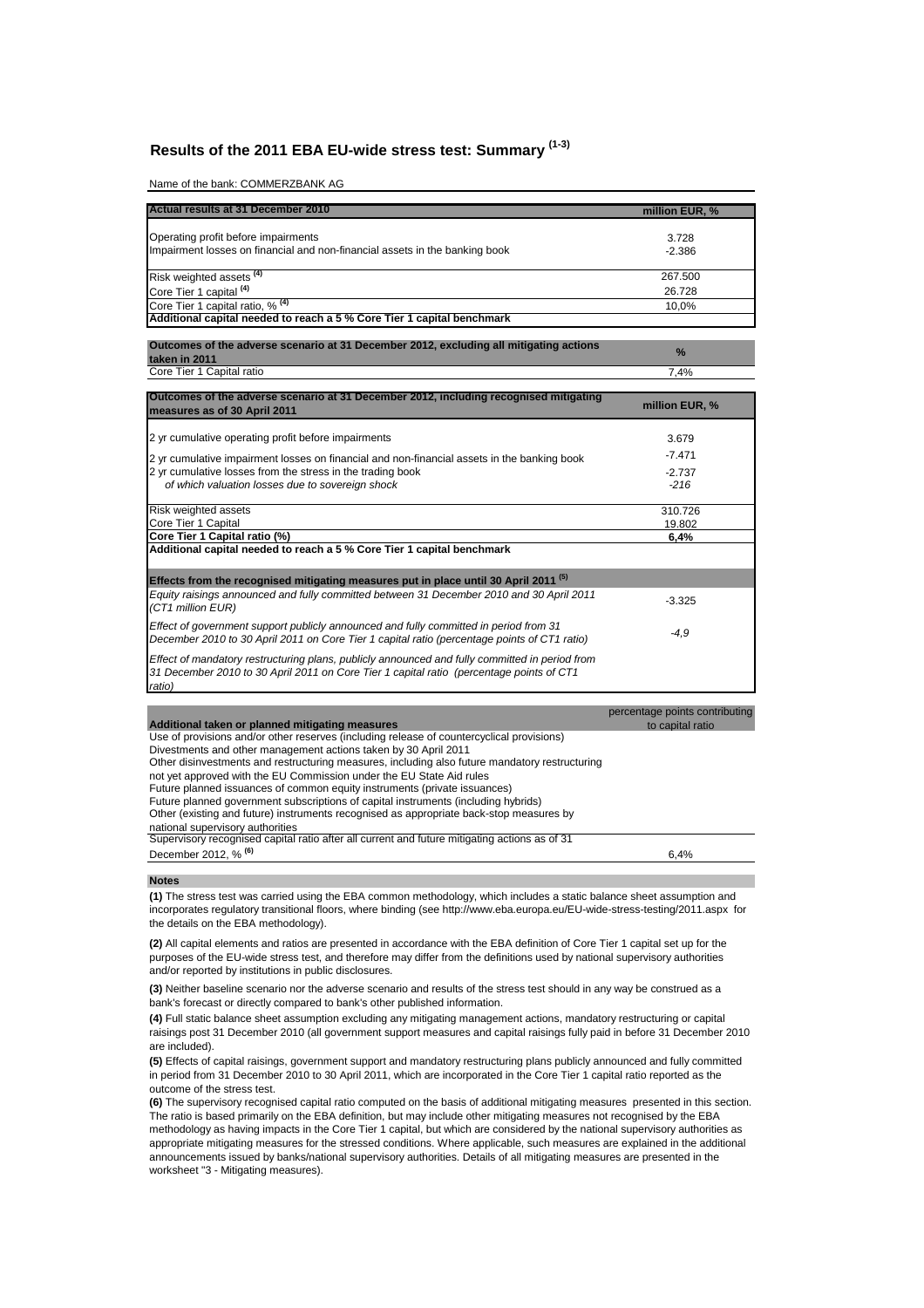# **Results of the 2011 EBA EU-wide stress test: Aggregate information and evolution of capital (1-4)**

## Name of the bank: COMMERZBANK AG

All in million EUR, or %

**A.** Results of the stress test based on the **full static balance sheet assumption** without any mitigating actions, mandatory restructuring or capital<br>raisings post 31 December 2010 (all government support measures fully p

|                                                                  |          | Baseline scenario |         | <b>Adverse scenario</b> |         |
|------------------------------------------------------------------|----------|-------------------|---------|-------------------------|---------|
| <b>Capital adequacy</b>                                          | 2010     | 2011              | 2012    | 2011                    | 2012    |
| Risk weighted assets (full static balance sheet assumption)      | 267.500  | 290.007           | 297.383 | 318.105                 | 346.665 |
| Common equity according to EBA definition                        | 10.300   | 9.310             | 9.567   | 6.592                   | 5.638   |
| of which ordinary shares subscribed by government                | 1.772    | 1.772             | 1.772   | 1.772                   | 1.772   |
| Other existing subscribed government capital (before 31 December |          |                   |         |                         |         |
| 2010)                                                            | 16.428   | 16.428            | 16.428  | 16.428                  | 16.428  |
| Core Tier 1 capital (full static balance sheet assumption)       | 26.728   | 25.738            | 25.995  | 23.020                  | 22.066  |
| Core Tier 1 capital ratio (%)                                    | $10.0\%$ | 8.9%              | 8.7%    | 7.2%                    | 6.4%    |

**B. Results of the stress test recognising capital issuance and mandatory restructuring plans publicly announced and fully committed before 31 December 2010**

|                                                                                                                                                                                                         |                   | <b>Baseline scenario</b> |                   |                   | Adverse scenario  |  |
|---------------------------------------------------------------------------------------------------------------------------------------------------------------------------------------------------------|-------------------|--------------------------|-------------------|-------------------|-------------------|--|
| <b>Capital adequacy</b>                                                                                                                                                                                 | 2010              | 2011                     | 2012              | 2011              | 2012              |  |
| Risk weighted assets (full static balance sheet assumption)                                                                                                                                             | 267.500           | 290.007                  | 297.383           | 318.105           | 346.665           |  |
| Effect of mandatory restructuring plans, publicly announced and fully                                                                                                                                   |                   |                          |                   |                   |                   |  |
| committed before 31 December 2010 on RWA (+/-)                                                                                                                                                          |                   | $-12.832$                | $-23.863$         | $-17.280$         | $-35.939$         |  |
| Risk weighted assets after the effects of mandatory restructuring plans<br>publicly announced and fully committed before 31 December 2010<br>Core Tier 1 Capital (full static balance sheet assumption) | 267.500<br>26.728 | 277.176<br>25.738        | 273.520<br>25.995 | 300.826<br>23.020 | 310.726<br>22.066 |  |
| Effect of mandatory restructuring plans, publicly announced and fully<br>committed before 31 December 2010 on Core Tier 1 capital (+/-)                                                                 |                   | 431                      | 836               | 532               | 1.060             |  |
| Core Tier 1 capital after the effects of mandatory restructuring plans<br>publicly announced and fully committed before 31 December 2010<br>Core Tier 1 capital ratio (%)                               | 26.728            | 26.169                   | 26.831            | 23.552            | 23.126            |  |
|                                                                                                                                                                                                         | 10.0%l            | 9,4%                     | 9,8%              | 7,8%              | 7,4%              |  |

### **C. Results of the stress test recognising capital issuance and mandatory restructuring plans publicly announced and fully committed before 30 April 2011**

|                                                                            |         | <b>Baseline scenario</b> |           |           | <b>Adverse scenario</b> |  |
|----------------------------------------------------------------------------|---------|--------------------------|-----------|-----------|-------------------------|--|
| <b>Capital adequacy</b>                                                    | 2010    | 2011                     | 2012      | 2011      | 2012                    |  |
|                                                                            |         |                          |           |           |                         |  |
| Risk weighted assets after the effects of mandatory restructuring plans    |         |                          |           |           |                         |  |
| publicly announced and fully committed before 31 December 2010             | 267.500 | 277.176                  | 273.520   | 300.826   | 310.726                 |  |
| Effect of mandatory restructuring plans, publicly announced and fully      |         |                          |           |           |                         |  |
| committed in period from 31 December 2010 to 30 April 2011 on              |         |                          |           |           |                         |  |
| $RWA$ $(+/-)$                                                              |         |                          |           |           |                         |  |
| Risk weighted assets after the effects of mandatory restructuring plans    |         |                          |           |           |                         |  |
| publicly announced and fully committed before 30 April 2011                |         | 277.176                  | 273.520   | 300.826   | 310.726                 |  |
| of which RWA in banking book                                               |         | 225.740                  | 221.338   | 244.949   | 252.834                 |  |
| of which RWA in trading book                                               |         | 29.605                   | 30.351    | 34.045    | 36.061                  |  |
| RWA on securitisation positions (banking and trading book)                 |         | 16.019                   | 18.284    | 27.975    | 34.940                  |  |
| Total assets after the effects of mandatory restructuring plans publicly   |         |                          |           |           |                         |  |
| announced and fully committed and equity raised and fully committed by     |         |                          |           |           |                         |  |
| 30 April 2011                                                              | 771.201 | 730.467                  | 711.764   | 730.467   | 711.764                 |  |
| Core Tier 1 capital after the effects of mandatory restructuring plans     |         |                          |           |           |                         |  |
| publicly announced and fully committed before 31 December 2010             | 26.728  | 26.169                   | 26.831    | 23.552    | 23.126                  |  |
| Equity raised between 31 December 2010 and 30 April 2011                   |         | 833                      | 833       | 833       | 833                     |  |
| Equity raisings fully committed (but not paid in) between 31               |         |                          |           |           |                         |  |
| December 2010 and 30 April 2011                                            |         | 11.000                   | 11.000    | 11.000    | 11.000                  |  |
| Effect of government support publicly announced and fully                  |         |                          |           |           |                         |  |
| committed in period from 31 December 2010 to 30 April 2011 on              |         |                          |           |           |                         |  |
| Core Tier 1 capital (+/-)                                                  |         | $-14.936$                | $-14.365$ | $-14.936$ | $-15.158$               |  |
| Effect of mandatory restructuring plans, publicly announced and fully      |         |                          |           |           |                         |  |
| committed in period from 31 December 2010 to 30 April 2011 on              |         |                          |           |           |                         |  |
| Core Tier 1 capital (+/-)                                                  |         |                          |           |           |                         |  |
| Core Tier 1 capital after government support, capital raisings and effects |         |                          |           |           |                         |  |
| of restructuring plans fully committed by 30 April 2011                    |         | 23.066                   | 24.299    | 20.449    | 19.802                  |  |
| Tier 1 capital after government support, capital raisings and effects of   |         |                          |           |           |                         |  |
| restructuring plans fully committed by 30 April 2011                       |         | 27.075                   | 28.377    | 24.335    | 23.757                  |  |
| Total regulatory capital after government support, capital raisings and    |         |                          |           |           |                         |  |
| effects of restructuring plans fully committed by 30 April 2011            |         | 37.357                   | 38.234    | 34.588    | 33.537                  |  |
| Core Tier 1 capital ratio (%)                                              | 10,0%   | 8,3%                     | 8,9%      | 6,8%      | 6,4%                    |  |
| Additional capital needed to reach a 5% Core Tier 1 capital                |         |                          |           |           |                         |  |
| benchmark                                                                  |         |                          |           |           |                         |  |

|                                                                     |          | <b>Baseline scenario</b> |          |          | <b>Adverse scenario</b> |
|---------------------------------------------------------------------|----------|--------------------------|----------|----------|-------------------------|
| <b>Profit and losses</b>                                            | 2010     | 2011                     | 2012     | 2011     | 2012                    |
| Net interest income                                                 | 6.716    | 6.671                    | 6.248    | 6.716    | 6.511                   |
| <b>Trading income</b>                                               | 1.530    | $-748$                   | $-748$   | $-1.562$ | $-1.562$                |
| of which trading losses from stress scenarios                       |          | $-554$                   | $-554$   | $-1.368$ | $-1.368$                |
| of which valuation losses due to sovereign shock                    |          |                          |          | $-108$   | $-108$                  |
| Other operating income (5)                                          | 841      | 691                      | 1.392    | 691      | 1.392                   |
| Operating profit before impairments                                 | 3.728    | 1.799                    | 3.202    | 1.029    | 2.650                   |
| Impairments on financial and non-financial assets in the banking    |          |                          |          |          |                         |
| book $^{(6)}$                                                       | $-2.386$ | $-2.369$                 | $-2.121$ | $-3.778$ | $-3.693$                |
| Operating profit after impairments and other losses from the stress | 1.341    | $-570$                   | 1.080    | $-2.750$ | $-1.043$                |
| Other income <sup>(5,6)</sup>                                       |          |                          |          |          | 0                       |
| Net profit after tax $(7)$                                          | 1.489    | $-639$                   | 1.298    | $-3.162$ | $-777$                  |
| of which carried over to capital (retained earnings)                | 1.489    | $-639$                   | 1.056    | $-3.162$ | $-777$                  |
| of which distributed as dividends                                   |          |                          |          |          | $\sigma$                |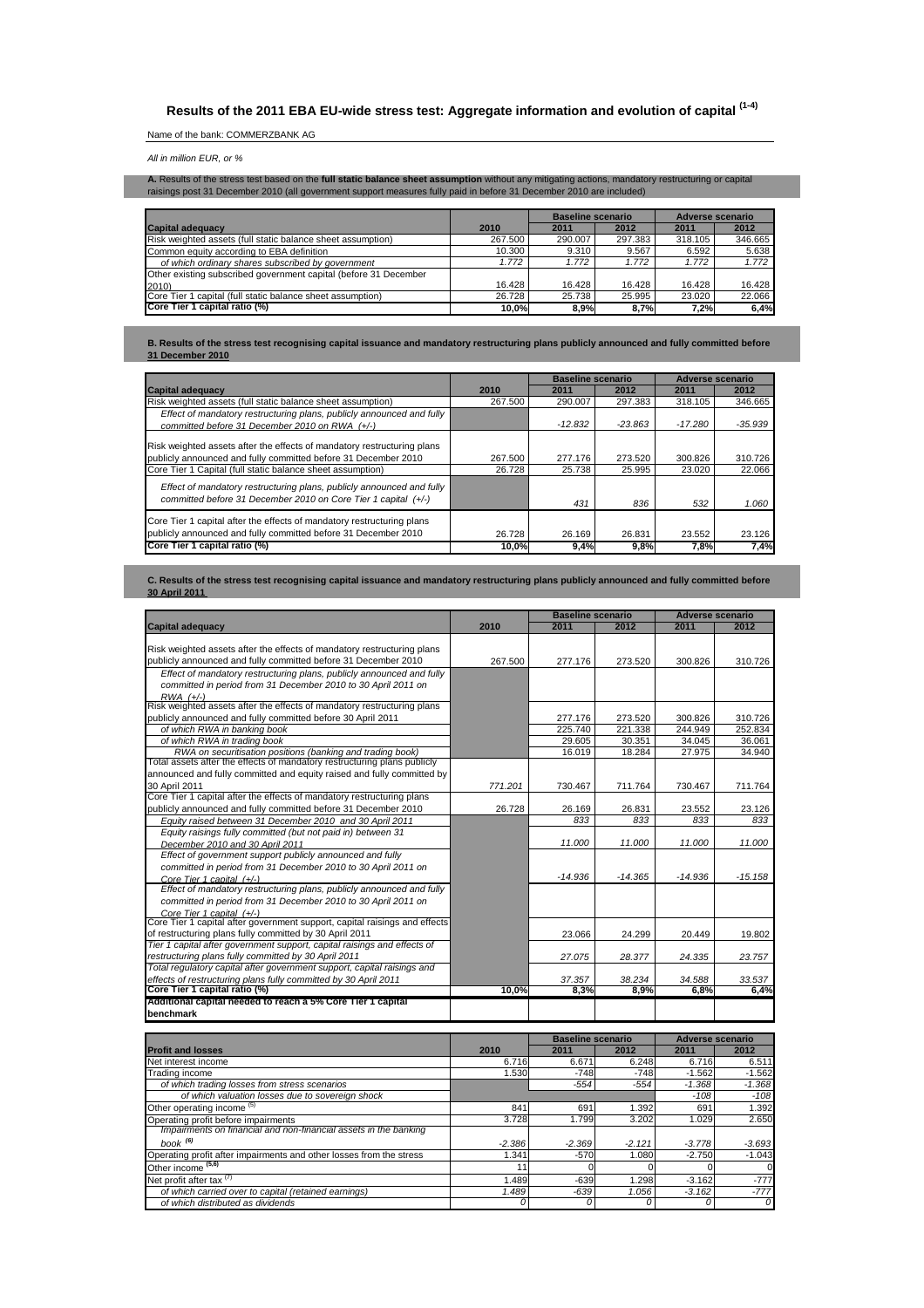|                                                       |       | <b>Baseline scenario</b> |        |        | <b>Adverse scenario</b> |
|-------------------------------------------------------|-------|--------------------------|--------|--------|-------------------------|
| <b>Additional information</b>                         | 2010  | 2011                     | 2012   | 2011   | 2012                    |
| Deferred Tax Assets <sup>(8)</sup>                    | 1.676 | 1.674                    | 1.825  | 1.522  | 1.673                   |
| Stock of provisions <sup>(9)</sup>                    | 9.890 | 12.172                   | 14.246 | 13.344 | 16.747                  |
| of which stock of provisions for non-defaulted assets | 1.352 | 1.449                    | 1.441  | 1.860  | 2.323                   |
| of which Sovereigns <sup>(10)</sup>                   | 15    | 49                       | 46     | 213    | 411                     |
| of which Institutions (10)                            | 56    | 65                       | 65     | 90     | 124                     |
| of which Corporate (excluding Commercial real estate) | 670   | 690                      | 710    | 751    | 887                     |
| of which Retail (excluding Commercial real estate)    | 345   | 391                      | 394    | 465    | 512                     |
| of which Commercial real estate <sup>(11)</sup>       | 267   | 255                      | 227    | 342    | 390                     |
| of which stock of provisions for defaulted assets     | 8.538 | 10.723                   | 12.805 | 11.484 | 14.424                  |
| of which Corporate (excluding Commercial real estate) | 4.059 | 5.293                    | 6.491  | 5.474  | 6.964                   |
| of which Retail (excluding commercial real estate)    | 1.378 | 1.752                    | 2.101  | 1.958  | 2.411                   |
| of which Commercial real estate                       | 2.379 | 2.722                    | 3.021  | 3.025  | 3.744                   |
| Coverage ratio (%) (12)                               |       |                          |        |        |                         |
| Corporate (excluding Commercial real estate)          | 48,1% | 45,9%                    | 44,5%  | 46,4%  | 44,7%                   |
| Retail (excluding Commercial real estate)             | 53,5% | 46,5%                    | 42,6%  | 50,1%  | 45,4%                   |
| Commercial real estate                                | 35,0% | 34,4%                    | 34,0%  | 37,1%  | 39,1%                   |
| Loss rates $(\%)$ <sup>(13)</sup>                     |       |                          |        |        |                         |
| Corporate (excluding Commercial real estate)          | 0.5%  | 0,8%                     | 0,8%   | 1,0%   | 1,1%                    |
| Retail (excluding Commercial real estate)             | 0.5%  | 0,5%                     | 0,4%   | 0,8%   | 0,6%                    |
| Commercial real estate                                | 1,6%  | 0,5%                     | 0,4%   | 1,0%   | 1,3%                    |
| Funding cost (bps)                                    | 219   |                          |        | 290    | 360                     |

**D. Other mitigating measures** (see Mitigating measures worksheet for details), million EUR **(14)**

| All effects as compared to regulatory aggregates as reported in Section | <b>Baseline scenario</b> |         |         | <b>Adverse scenario</b> |
|-------------------------------------------------------------------------|--------------------------|---------|---------|-------------------------|
| C                                                                       | 2011                     | 2012    | 2011    | 2012                    |
| A) Use of provisions and/or other reserves (including release of        |                          |         |         |                         |
| countercyclical provisions), capital ratio effect <sup>(6)</sup>        |                          |         |         |                         |
| B) Divestments and other management actions taken by 30 April 2011,     |                          |         |         |                         |
| RWA effect (+/-)                                                        |                          |         |         |                         |
| B1) Divestments and other business decisions taken by 30 April 2011,    |                          |         |         |                         |
| capital ratio effect (+/-)                                              |                          |         |         |                         |
| C) Other disinvestments and restructuring measures, including also      |                          |         |         |                         |
| future mandatory restructuring not yet approved with the EU             |                          |         |         |                         |
| Commission under the EU State Aid rules, RWA effect (+/-)               |                          |         |         |                         |
| C1) Other disinvestments and restructuring measures, including also     |                          |         |         |                         |
| future mandatory restructuring not yet approved with the EU             |                          |         |         |                         |
| Commission under the EU State Aid rules, capital ratio effect (+/-)     |                          |         |         |                         |
| D) Future planned issuances of common equity instruments (private       |                          |         |         |                         |
| issuances), capital ratio effect                                        |                          |         |         |                         |
| E) Future planned government subscriptions of capital instruments       |                          |         |         |                         |
| (including hybrids), capital ratio effect                               |                          |         |         |                         |
| F) Other (existing and future) instruments recognised as appropriate    |                          |         |         |                         |
| back-stop measures by national supervisory authorities, RWA effect (+/- |                          |         |         |                         |
|                                                                         |                          |         |         |                         |
| F1) Other (existing and future) instruments recognised as appropriate   |                          |         |         |                         |
| back-stop measures by national supervisory authorities, capital ratio   |                          |         |         |                         |
| $effect$ $(+/-)$                                                        |                          |         |         |                         |
| Risk weighted assets after other mitigating measures (B+C+F)            | 277.176                  | 273.520 | 300.826 | 310.726                 |
| Capital after other mitigating measures (A+B1+C1+D+E+F1)                | 23.066                   | 24.299  | 20.449  | 19.802                  |
| Supervisory recognised capital ratio (%) <sup>(15)</sup>                | 8.3%                     | 8.9%    | 6.8%    | 6.4%                    |

#### **Notes and definitions**

**(1)** The stress test was carried using the EBA common methodology, which includes a static balance sheet assumption (see http://www.eba.europa.eu/EU-widestress-testing/2011.aspx for the details on the EBA methodology).

**(2)** All capital elements and ratios are presented in accordance with the EBA definition of Core Tier 1 capital set up for the purposes of the EU-wide stress test, and therefore may differ from the definitions used by national supervisory authorities and/or reported by institutions in public disclosures.

**(3)** Neither baseline scenario nor the adverse scenario and results of the stress test should in any way be construed as a bank's forecast or directly compared to bank's other published information.

**(5)** Banks are required to provide explanations of what "Other operating income" and "Other income" constitutes for. **(4)** Regulatory transitional floors are applied where binding. RWA for credit risk have been calculated in accordance with the EBA methodology assuming an additional floor imposed at a level of RWA, before regulatory transitional floors, for December 2010 for both IRB and STA portfolios.

## **Composition of "Other operating income":**

**Gains (losses) on financial assets and liabilities designated at fair value through profit and loss, net**

-<br>(6) If under the national legislation, the release of countercyclical provisions and/or other similar reserves is allowed, this figure for 2010 could be included either in rows "Impairments on financial assets in the banking book" or "Other income" for 2010, whereas under the EU-wide stress test methodology such release for 2011-2012 should be reported in Section D as other mitigating measures.

**(7)** Net profit includes profit attributable to minority interests.

**(8)** Deferred tax assets as referred to in paragraph 69 of BCBS publication dated December 2010 : "Basel 3 – a global regulatory framework for more resilient banks and banking systems".

**(9)** Stock of provisions includes collective and specific provisions as well as countercyclical provisions, in the jurisdictions, where required by the national legislation

**(10)** Provisions for non-defaulted exposures to sovereigns and financial institutions have been computed taking into account benchmark risk parameters (PDs and LGDs) provided by the EBA and referring to external credit ratings and assuming hypothetical scenario of rating agency downgrades of sovereigns.

**(11)** For definition of commercial real estate please refer to footnote (5) in the worksheet "4 - EADs".

**(12)** Coverage ratio = stock of provisions on defaulted assets / stock of defaulted assets expressed in EAD for the specific portfolio.

**(13)** Loss rate = total impairment flow (specific and collective impairment flow) for a year / total EAD for the specific portfolio (including defaulted and nondefaulted assets but excluding securitisation and counterparty credit risk exposures).

**(14)** All elements are be reported net of tax effects.<br>**(15)** The supervisory recognised capital ratio computed on the basis of additional mitigating measures presented in this section. The ratio is based primarily on the EBA definition, but may include other mitigating measures not recognised by the EBA methodology as having impacts in the Core Tier 1 capital, but which are considered by the national supervisory authorities as appropriate mitigating measures for the stressed conditions. Where applicable, such measures are explained in the additional announcements issued by banks/national supervisory authorities. Details of all mitigating measures are presented in the worksheet "3 -Mitigating measures).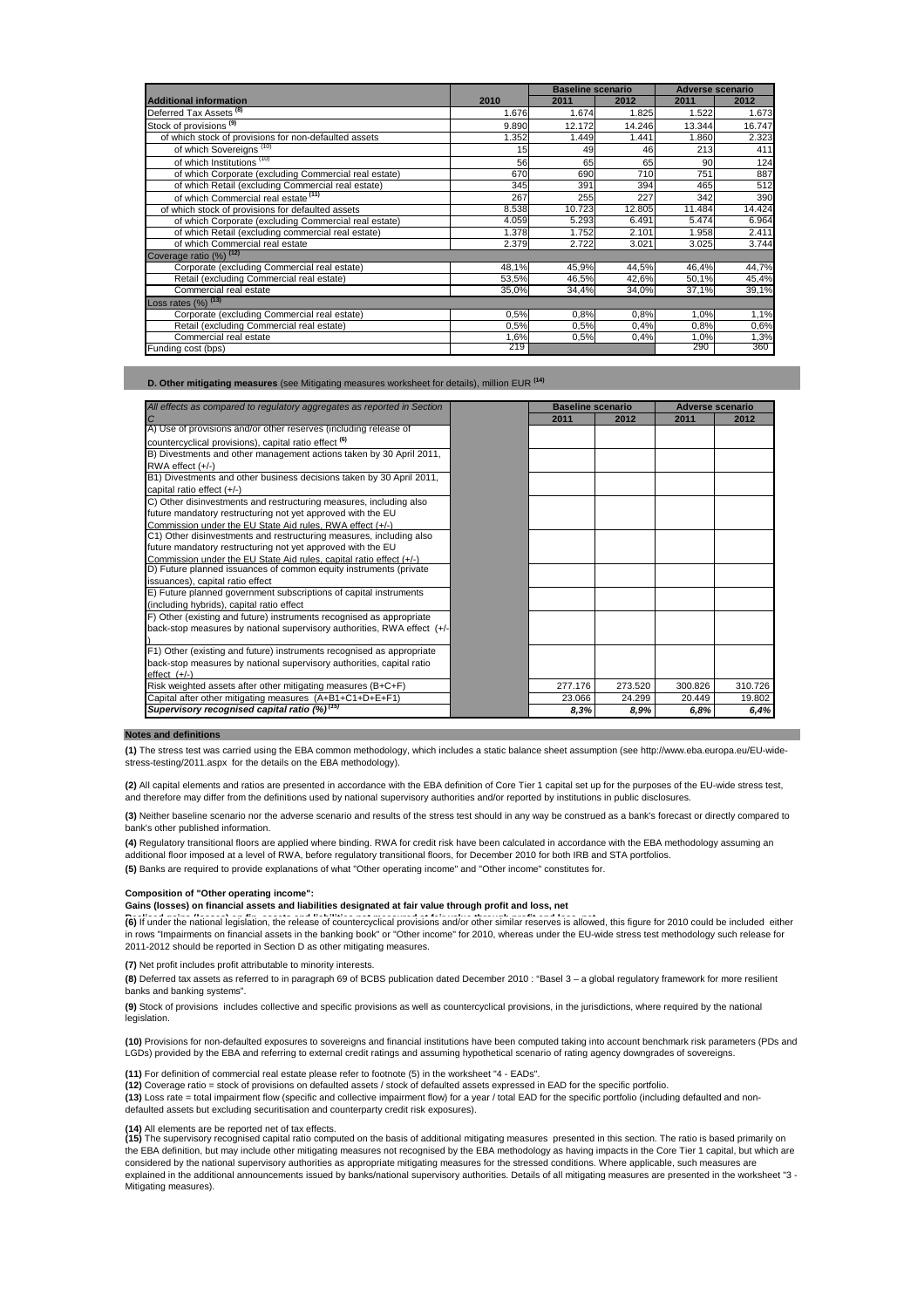## **Results of the 2011 EBA EU-wide stress test: Composition of capital as of 31 December 2010**

Name of the bank: COMMERZBANK AG

| <b>Million EUR</b><br>% RWA<br>A) Common equity before deductions (Original own funds without hybrid instruments<br>COREP CA 1.1 - hybrid instruments and government support measures other than<br>4.2%<br>11.323<br>and government support measures other than ordinary shares) (+)<br>ordinary shares<br>COREP CA 1.1.1 + COREP line 1.1.2.1<br>Of which: (+) eligible capital and reserves<br>14.243<br>5,3%<br>$-1.1%$<br>Net amount included in T1 own funds (COREP line 1.1.5.1)<br>Of which: (-) intangibles assets (including goodwill)<br>$-2.892$<br>Of which: (-/+) adjustment to valuation differences in other AFS assets (1)<br>0.0%<br>Prudential filters for regulatory capital (COREP line 1.1.2.6.06)<br>COREP CA 1.3.T1* (negative amount)<br>lΒ<br>Deductions from common equity (Elements deducted from original own funds) (-)<br>$-1.023$<br>$-0.4%$<br>Total of items as defined by Article 57 (I), (m), (n) (o) and (p) of Directive 2006/48/EC<br>Of which: (-) deductions of participations and subordinated claims<br>$-0.1%$<br>$-189$<br>and deducted from original own funds (COREP lines from 1.3.1 to 1.3.5 included in<br>line $1.3 \text{.} T1^*$ )<br>COREP line 1.3.7 included in line 1.3.T1*<br>Of which: (-) securitisation exposures not included in RWA<br>$-457$<br>$-0,2%$<br>As defined by Article 57 (q) of Directive 2006/48/EC (COREP line 1.3.8 included in<br>$-0.1%$<br>Of which: (-) IRB provision shortfall and IRB equity expected loss amounts (before tax)<br>$-375$<br>$1.3.T1*)$<br>C)<br><b>Common equity (A+B)</b><br>3.9%<br>10.300<br>Of which: ordinary shares subscribed by government<br>1.772<br>Paid up ordinary shares subscribed by government<br>0.7%<br>6,1%<br>D) Other Existing government support measures (+)<br>16.428<br>Common equity + Existing government support measures included in T1 other than<br>$E$ ) Core Tier 1 including existing government support measures (C+D)<br>26.728<br>10,0%<br>ordinary shares<br>Core tier 1 including government support measures - (RWA*5%)<br>Difference from benchmark capital threshold (CT1 5%)<br>13.353<br>5.0%<br>Net amount included in T1 own funds (COREP line 1.1.4.1a + COREP lines from<br>F) Hybrid instruments not subscribed by government<br>4.999<br>1,9%<br>1.1.2.2***01 to 1.1.2.2***05 + COREP line 1.1.5.2a (negative amount)) not<br>subscribed by government<br>COREP CA 1.4 = COREP CA 1.1 + COREP CA 1.3.T1* (negative amount)<br>11.9%<br>Tier 1 Capital (E+F) (Total original own funds for general solvency purposes)<br>31.727<br>Tier 2 Capital (Total additional own funds for general solvency purposes)<br>COREP CA 1.5<br>9.130<br>3.4%<br>Tier 3 Capital (Total additional own funds specific to cover market risks)<br>COREP CA 1.6<br>0.0%<br><b>COREP CA1</b><br>Total Capital (Total own funds for solvency purposes)<br>40.857<br>15.3%<br><b>Memorandum items</b><br>Amount of holdings, participations and subordinated claims in credit, financial and insurance<br>Total of items as defined by Article 57 (I), (m), (n) (o) and (p) of Directive 2006/48/EC<br>institutions not deducted for the computation of core tier 1 but deducted for the computation of<br>$-0.1%$<br>$-189$<br>not deducted for the computation of original own funds<br>total own funds<br>Amount of securitisation exposures not included in RWA and not deducted for the computation<br>Total of items as defined by Article 57 (r) of Directive 2006/48/EC not deducted for<br>$-456$<br>$-0.2%$<br>of core tier 1 but deducted for the computation of total own funds<br>the computation of original own funds<br>As referred to in paragraph 69 of BCBS publication dated December 2010 : "Basel 3<br>Deferred tax assets <sup>(2)</sup><br>0.6%<br>1.676<br>- a global regulatory framework for more resilient banks and banking systems"<br>Gross amount of minority interests as defined by Article 65 1. (a) of Directive<br>0.3%<br>Minority interests (excluding hybrid instruments) <sup>(2)</sup><br>807<br>2006/48/EC<br>Valuation differences eligible as original own funds $(-/+)$ <sup>(3)</sup><br>COREP line 1.1.2.6<br>0.0% | <b>Situation at December 2010</b> | December 2010 |                                      |  |  |
|----------------------------------------------------------------------------------------------------------------------------------------------------------------------------------------------------------------------------------------------------------------------------------------------------------------------------------------------------------------------------------------------------------------------------------------------------------------------------------------------------------------------------------------------------------------------------------------------------------------------------------------------------------------------------------------------------------------------------------------------------------------------------------------------------------------------------------------------------------------------------------------------------------------------------------------------------------------------------------------------------------------------------------------------------------------------------------------------------------------------------------------------------------------------------------------------------------------------------------------------------------------------------------------------------------------------------------------------------------------------------------------------------------------------------------------------------------------------------------------------------------------------------------------------------------------------------------------------------------------------------------------------------------------------------------------------------------------------------------------------------------------------------------------------------------------------------------------------------------------------------------------------------------------------------------------------------------------------------------------------------------------------------------------------------------------------------------------------------------------------------------------------------------------------------------------------------------------------------------------------------------------------------------------------------------------------------------------------------------------------------------------------------------------------------------------------------------------------------------------------------------------------------------------------------------------------------------------------------------------------------------------------------------------------------------------------------------------------------------------------------------------------------------------------------------------------------------------------------------------------------------------------------------------------------------------------------------------------------------------------------------------------------------------------------------------------------------------------------------------------------------------------------------------------------------------------------------------------------------------------------------------------------------------------------------------------------------------------------------------------------------------------------------------------------------------------------------------------------------------------------------------------------------------------------------------------------------------------------------------------------------------------------------------------------------------------------------------------------------------------------------------------------------------------------------------------------------------------------------------------------------------------------------------------------------------------------------------------------------------------------------------------------------------------------------------------------------------------------------------------------------------------------------------------------------------------------|-----------------------------------|---------------|--------------------------------------|--|--|
|                                                                                                                                                                                                                                                                                                                                                                                                                                                                                                                                                                                                                                                                                                                                                                                                                                                                                                                                                                                                                                                                                                                                                                                                                                                                                                                                                                                                                                                                                                                                                                                                                                                                                                                                                                                                                                                                                                                                                                                                                                                                                                                                                                                                                                                                                                                                                                                                                                                                                                                                                                                                                                                                                                                                                                                                                                                                                                                                                                                                                                                                                                                                                                                                                                                                                                                                                                                                                                                                                                                                                                                                                                                                                                                                                                                                                                                                                                                                                                                                                                                                                                                                                                                                    |                                   |               | <b>References to COREP reporting</b> |  |  |
|                                                                                                                                                                                                                                                                                                                                                                                                                                                                                                                                                                                                                                                                                                                                                                                                                                                                                                                                                                                                                                                                                                                                                                                                                                                                                                                                                                                                                                                                                                                                                                                                                                                                                                                                                                                                                                                                                                                                                                                                                                                                                                                                                                                                                                                                                                                                                                                                                                                                                                                                                                                                                                                                                                                                                                                                                                                                                                                                                                                                                                                                                                                                                                                                                                                                                                                                                                                                                                                                                                                                                                                                                                                                                                                                                                                                                                                                                                                                                                                                                                                                                                                                                                                                    |                                   |               |                                      |  |  |
|                                                                                                                                                                                                                                                                                                                                                                                                                                                                                                                                                                                                                                                                                                                                                                                                                                                                                                                                                                                                                                                                                                                                                                                                                                                                                                                                                                                                                                                                                                                                                                                                                                                                                                                                                                                                                                                                                                                                                                                                                                                                                                                                                                                                                                                                                                                                                                                                                                                                                                                                                                                                                                                                                                                                                                                                                                                                                                                                                                                                                                                                                                                                                                                                                                                                                                                                                                                                                                                                                                                                                                                                                                                                                                                                                                                                                                                                                                                                                                                                                                                                                                                                                                                                    |                                   |               |                                      |  |  |
|                                                                                                                                                                                                                                                                                                                                                                                                                                                                                                                                                                                                                                                                                                                                                                                                                                                                                                                                                                                                                                                                                                                                                                                                                                                                                                                                                                                                                                                                                                                                                                                                                                                                                                                                                                                                                                                                                                                                                                                                                                                                                                                                                                                                                                                                                                                                                                                                                                                                                                                                                                                                                                                                                                                                                                                                                                                                                                                                                                                                                                                                                                                                                                                                                                                                                                                                                                                                                                                                                                                                                                                                                                                                                                                                                                                                                                                                                                                                                                                                                                                                                                                                                                                                    |                                   |               |                                      |  |  |
|                                                                                                                                                                                                                                                                                                                                                                                                                                                                                                                                                                                                                                                                                                                                                                                                                                                                                                                                                                                                                                                                                                                                                                                                                                                                                                                                                                                                                                                                                                                                                                                                                                                                                                                                                                                                                                                                                                                                                                                                                                                                                                                                                                                                                                                                                                                                                                                                                                                                                                                                                                                                                                                                                                                                                                                                                                                                                                                                                                                                                                                                                                                                                                                                                                                                                                                                                                                                                                                                                                                                                                                                                                                                                                                                                                                                                                                                                                                                                                                                                                                                                                                                                                                                    |                                   |               |                                      |  |  |
|                                                                                                                                                                                                                                                                                                                                                                                                                                                                                                                                                                                                                                                                                                                                                                                                                                                                                                                                                                                                                                                                                                                                                                                                                                                                                                                                                                                                                                                                                                                                                                                                                                                                                                                                                                                                                                                                                                                                                                                                                                                                                                                                                                                                                                                                                                                                                                                                                                                                                                                                                                                                                                                                                                                                                                                                                                                                                                                                                                                                                                                                                                                                                                                                                                                                                                                                                                                                                                                                                                                                                                                                                                                                                                                                                                                                                                                                                                                                                                                                                                                                                                                                                                                                    |                                   |               |                                      |  |  |
|                                                                                                                                                                                                                                                                                                                                                                                                                                                                                                                                                                                                                                                                                                                                                                                                                                                                                                                                                                                                                                                                                                                                                                                                                                                                                                                                                                                                                                                                                                                                                                                                                                                                                                                                                                                                                                                                                                                                                                                                                                                                                                                                                                                                                                                                                                                                                                                                                                                                                                                                                                                                                                                                                                                                                                                                                                                                                                                                                                                                                                                                                                                                                                                                                                                                                                                                                                                                                                                                                                                                                                                                                                                                                                                                                                                                                                                                                                                                                                                                                                                                                                                                                                                                    |                                   |               |                                      |  |  |
|                                                                                                                                                                                                                                                                                                                                                                                                                                                                                                                                                                                                                                                                                                                                                                                                                                                                                                                                                                                                                                                                                                                                                                                                                                                                                                                                                                                                                                                                                                                                                                                                                                                                                                                                                                                                                                                                                                                                                                                                                                                                                                                                                                                                                                                                                                                                                                                                                                                                                                                                                                                                                                                                                                                                                                                                                                                                                                                                                                                                                                                                                                                                                                                                                                                                                                                                                                                                                                                                                                                                                                                                                                                                                                                                                                                                                                                                                                                                                                                                                                                                                                                                                                                                    |                                   |               |                                      |  |  |
|                                                                                                                                                                                                                                                                                                                                                                                                                                                                                                                                                                                                                                                                                                                                                                                                                                                                                                                                                                                                                                                                                                                                                                                                                                                                                                                                                                                                                                                                                                                                                                                                                                                                                                                                                                                                                                                                                                                                                                                                                                                                                                                                                                                                                                                                                                                                                                                                                                                                                                                                                                                                                                                                                                                                                                                                                                                                                                                                                                                                                                                                                                                                                                                                                                                                                                                                                                                                                                                                                                                                                                                                                                                                                                                                                                                                                                                                                                                                                                                                                                                                                                                                                                                                    |                                   |               |                                      |  |  |
|                                                                                                                                                                                                                                                                                                                                                                                                                                                                                                                                                                                                                                                                                                                                                                                                                                                                                                                                                                                                                                                                                                                                                                                                                                                                                                                                                                                                                                                                                                                                                                                                                                                                                                                                                                                                                                                                                                                                                                                                                                                                                                                                                                                                                                                                                                                                                                                                                                                                                                                                                                                                                                                                                                                                                                                                                                                                                                                                                                                                                                                                                                                                                                                                                                                                                                                                                                                                                                                                                                                                                                                                                                                                                                                                                                                                                                                                                                                                                                                                                                                                                                                                                                                                    |                                   |               |                                      |  |  |
|                                                                                                                                                                                                                                                                                                                                                                                                                                                                                                                                                                                                                                                                                                                                                                                                                                                                                                                                                                                                                                                                                                                                                                                                                                                                                                                                                                                                                                                                                                                                                                                                                                                                                                                                                                                                                                                                                                                                                                                                                                                                                                                                                                                                                                                                                                                                                                                                                                                                                                                                                                                                                                                                                                                                                                                                                                                                                                                                                                                                                                                                                                                                                                                                                                                                                                                                                                                                                                                                                                                                                                                                                                                                                                                                                                                                                                                                                                                                                                                                                                                                                                                                                                                                    |                                   |               |                                      |  |  |
|                                                                                                                                                                                                                                                                                                                                                                                                                                                                                                                                                                                                                                                                                                                                                                                                                                                                                                                                                                                                                                                                                                                                                                                                                                                                                                                                                                                                                                                                                                                                                                                                                                                                                                                                                                                                                                                                                                                                                                                                                                                                                                                                                                                                                                                                                                                                                                                                                                                                                                                                                                                                                                                                                                                                                                                                                                                                                                                                                                                                                                                                                                                                                                                                                                                                                                                                                                                                                                                                                                                                                                                                                                                                                                                                                                                                                                                                                                                                                                                                                                                                                                                                                                                                    |                                   |               |                                      |  |  |
|                                                                                                                                                                                                                                                                                                                                                                                                                                                                                                                                                                                                                                                                                                                                                                                                                                                                                                                                                                                                                                                                                                                                                                                                                                                                                                                                                                                                                                                                                                                                                                                                                                                                                                                                                                                                                                                                                                                                                                                                                                                                                                                                                                                                                                                                                                                                                                                                                                                                                                                                                                                                                                                                                                                                                                                                                                                                                                                                                                                                                                                                                                                                                                                                                                                                                                                                                                                                                                                                                                                                                                                                                                                                                                                                                                                                                                                                                                                                                                                                                                                                                                                                                                                                    |                                   |               |                                      |  |  |
|                                                                                                                                                                                                                                                                                                                                                                                                                                                                                                                                                                                                                                                                                                                                                                                                                                                                                                                                                                                                                                                                                                                                                                                                                                                                                                                                                                                                                                                                                                                                                                                                                                                                                                                                                                                                                                                                                                                                                                                                                                                                                                                                                                                                                                                                                                                                                                                                                                                                                                                                                                                                                                                                                                                                                                                                                                                                                                                                                                                                                                                                                                                                                                                                                                                                                                                                                                                                                                                                                                                                                                                                                                                                                                                                                                                                                                                                                                                                                                                                                                                                                                                                                                                                    |                                   |               |                                      |  |  |
|                                                                                                                                                                                                                                                                                                                                                                                                                                                                                                                                                                                                                                                                                                                                                                                                                                                                                                                                                                                                                                                                                                                                                                                                                                                                                                                                                                                                                                                                                                                                                                                                                                                                                                                                                                                                                                                                                                                                                                                                                                                                                                                                                                                                                                                                                                                                                                                                                                                                                                                                                                                                                                                                                                                                                                                                                                                                                                                                                                                                                                                                                                                                                                                                                                                                                                                                                                                                                                                                                                                                                                                                                                                                                                                                                                                                                                                                                                                                                                                                                                                                                                                                                                                                    |                                   |               |                                      |  |  |
|                                                                                                                                                                                                                                                                                                                                                                                                                                                                                                                                                                                                                                                                                                                                                                                                                                                                                                                                                                                                                                                                                                                                                                                                                                                                                                                                                                                                                                                                                                                                                                                                                                                                                                                                                                                                                                                                                                                                                                                                                                                                                                                                                                                                                                                                                                                                                                                                                                                                                                                                                                                                                                                                                                                                                                                                                                                                                                                                                                                                                                                                                                                                                                                                                                                                                                                                                                                                                                                                                                                                                                                                                                                                                                                                                                                                                                                                                                                                                                                                                                                                                                                                                                                                    |                                   |               |                                      |  |  |
|                                                                                                                                                                                                                                                                                                                                                                                                                                                                                                                                                                                                                                                                                                                                                                                                                                                                                                                                                                                                                                                                                                                                                                                                                                                                                                                                                                                                                                                                                                                                                                                                                                                                                                                                                                                                                                                                                                                                                                                                                                                                                                                                                                                                                                                                                                                                                                                                                                                                                                                                                                                                                                                                                                                                                                                                                                                                                                                                                                                                                                                                                                                                                                                                                                                                                                                                                                                                                                                                                                                                                                                                                                                                                                                                                                                                                                                                                                                                                                                                                                                                                                                                                                                                    |                                   |               |                                      |  |  |
|                                                                                                                                                                                                                                                                                                                                                                                                                                                                                                                                                                                                                                                                                                                                                                                                                                                                                                                                                                                                                                                                                                                                                                                                                                                                                                                                                                                                                                                                                                                                                                                                                                                                                                                                                                                                                                                                                                                                                                                                                                                                                                                                                                                                                                                                                                                                                                                                                                                                                                                                                                                                                                                                                                                                                                                                                                                                                                                                                                                                                                                                                                                                                                                                                                                                                                                                                                                                                                                                                                                                                                                                                                                                                                                                                                                                                                                                                                                                                                                                                                                                                                                                                                                                    |                                   |               |                                      |  |  |
|                                                                                                                                                                                                                                                                                                                                                                                                                                                                                                                                                                                                                                                                                                                                                                                                                                                                                                                                                                                                                                                                                                                                                                                                                                                                                                                                                                                                                                                                                                                                                                                                                                                                                                                                                                                                                                                                                                                                                                                                                                                                                                                                                                                                                                                                                                                                                                                                                                                                                                                                                                                                                                                                                                                                                                                                                                                                                                                                                                                                                                                                                                                                                                                                                                                                                                                                                                                                                                                                                                                                                                                                                                                                                                                                                                                                                                                                                                                                                                                                                                                                                                                                                                                                    |                                   |               |                                      |  |  |
|                                                                                                                                                                                                                                                                                                                                                                                                                                                                                                                                                                                                                                                                                                                                                                                                                                                                                                                                                                                                                                                                                                                                                                                                                                                                                                                                                                                                                                                                                                                                                                                                                                                                                                                                                                                                                                                                                                                                                                                                                                                                                                                                                                                                                                                                                                                                                                                                                                                                                                                                                                                                                                                                                                                                                                                                                                                                                                                                                                                                                                                                                                                                                                                                                                                                                                                                                                                                                                                                                                                                                                                                                                                                                                                                                                                                                                                                                                                                                                                                                                                                                                                                                                                                    |                                   |               |                                      |  |  |
|                                                                                                                                                                                                                                                                                                                                                                                                                                                                                                                                                                                                                                                                                                                                                                                                                                                                                                                                                                                                                                                                                                                                                                                                                                                                                                                                                                                                                                                                                                                                                                                                                                                                                                                                                                                                                                                                                                                                                                                                                                                                                                                                                                                                                                                                                                                                                                                                                                                                                                                                                                                                                                                                                                                                                                                                                                                                                                                                                                                                                                                                                                                                                                                                                                                                                                                                                                                                                                                                                                                                                                                                                                                                                                                                                                                                                                                                                                                                                                                                                                                                                                                                                                                                    |                                   |               |                                      |  |  |
|                                                                                                                                                                                                                                                                                                                                                                                                                                                                                                                                                                                                                                                                                                                                                                                                                                                                                                                                                                                                                                                                                                                                                                                                                                                                                                                                                                                                                                                                                                                                                                                                                                                                                                                                                                                                                                                                                                                                                                                                                                                                                                                                                                                                                                                                                                                                                                                                                                                                                                                                                                                                                                                                                                                                                                                                                                                                                                                                                                                                                                                                                                                                                                                                                                                                                                                                                                                                                                                                                                                                                                                                                                                                                                                                                                                                                                                                                                                                                                                                                                                                                                                                                                                                    |                                   |               |                                      |  |  |
|                                                                                                                                                                                                                                                                                                                                                                                                                                                                                                                                                                                                                                                                                                                                                                                                                                                                                                                                                                                                                                                                                                                                                                                                                                                                                                                                                                                                                                                                                                                                                                                                                                                                                                                                                                                                                                                                                                                                                                                                                                                                                                                                                                                                                                                                                                                                                                                                                                                                                                                                                                                                                                                                                                                                                                                                                                                                                                                                                                                                                                                                                                                                                                                                                                                                                                                                                                                                                                                                                                                                                                                                                                                                                                                                                                                                                                                                                                                                                                                                                                                                                                                                                                                                    |                                   |               |                                      |  |  |
|                                                                                                                                                                                                                                                                                                                                                                                                                                                                                                                                                                                                                                                                                                                                                                                                                                                                                                                                                                                                                                                                                                                                                                                                                                                                                                                                                                                                                                                                                                                                                                                                                                                                                                                                                                                                                                                                                                                                                                                                                                                                                                                                                                                                                                                                                                                                                                                                                                                                                                                                                                                                                                                                                                                                                                                                                                                                                                                                                                                                                                                                                                                                                                                                                                                                                                                                                                                                                                                                                                                                                                                                                                                                                                                                                                                                                                                                                                                                                                                                                                                                                                                                                                                                    |                                   |               |                                      |  |  |
|                                                                                                                                                                                                                                                                                                                                                                                                                                                                                                                                                                                                                                                                                                                                                                                                                                                                                                                                                                                                                                                                                                                                                                                                                                                                                                                                                                                                                                                                                                                                                                                                                                                                                                                                                                                                                                                                                                                                                                                                                                                                                                                                                                                                                                                                                                                                                                                                                                                                                                                                                                                                                                                                                                                                                                                                                                                                                                                                                                                                                                                                                                                                                                                                                                                                                                                                                                                                                                                                                                                                                                                                                                                                                                                                                                                                                                                                                                                                                                                                                                                                                                                                                                                                    |                                   |               |                                      |  |  |
|                                                                                                                                                                                                                                                                                                                                                                                                                                                                                                                                                                                                                                                                                                                                                                                                                                                                                                                                                                                                                                                                                                                                                                                                                                                                                                                                                                                                                                                                                                                                                                                                                                                                                                                                                                                                                                                                                                                                                                                                                                                                                                                                                                                                                                                                                                                                                                                                                                                                                                                                                                                                                                                                                                                                                                                                                                                                                                                                                                                                                                                                                                                                                                                                                                                                                                                                                                                                                                                                                                                                                                                                                                                                                                                                                                                                                                                                                                                                                                                                                                                                                                                                                                                                    |                                   |               |                                      |  |  |
|                                                                                                                                                                                                                                                                                                                                                                                                                                                                                                                                                                                                                                                                                                                                                                                                                                                                                                                                                                                                                                                                                                                                                                                                                                                                                                                                                                                                                                                                                                                                                                                                                                                                                                                                                                                                                                                                                                                                                                                                                                                                                                                                                                                                                                                                                                                                                                                                                                                                                                                                                                                                                                                                                                                                                                                                                                                                                                                                                                                                                                                                                                                                                                                                                                                                                                                                                                                                                                                                                                                                                                                                                                                                                                                                                                                                                                                                                                                                                                                                                                                                                                                                                                                                    |                                   |               |                                      |  |  |
|                                                                                                                                                                                                                                                                                                                                                                                                                                                                                                                                                                                                                                                                                                                                                                                                                                                                                                                                                                                                                                                                                                                                                                                                                                                                                                                                                                                                                                                                                                                                                                                                                                                                                                                                                                                                                                                                                                                                                                                                                                                                                                                                                                                                                                                                                                                                                                                                                                                                                                                                                                                                                                                                                                                                                                                                                                                                                                                                                                                                                                                                                                                                                                                                                                                                                                                                                                                                                                                                                                                                                                                                                                                                                                                                                                                                                                                                                                                                                                                                                                                                                                                                                                                                    |                                   |               |                                      |  |  |
|                                                                                                                                                                                                                                                                                                                                                                                                                                                                                                                                                                                                                                                                                                                                                                                                                                                                                                                                                                                                                                                                                                                                                                                                                                                                                                                                                                                                                                                                                                                                                                                                                                                                                                                                                                                                                                                                                                                                                                                                                                                                                                                                                                                                                                                                                                                                                                                                                                                                                                                                                                                                                                                                                                                                                                                                                                                                                                                                                                                                                                                                                                                                                                                                                                                                                                                                                                                                                                                                                                                                                                                                                                                                                                                                                                                                                                                                                                                                                                                                                                                                                                                                                                                                    |                                   |               |                                      |  |  |
|                                                                                                                                                                                                                                                                                                                                                                                                                                                                                                                                                                                                                                                                                                                                                                                                                                                                                                                                                                                                                                                                                                                                                                                                                                                                                                                                                                                                                                                                                                                                                                                                                                                                                                                                                                                                                                                                                                                                                                                                                                                                                                                                                                                                                                                                                                                                                                                                                                                                                                                                                                                                                                                                                                                                                                                                                                                                                                                                                                                                                                                                                                                                                                                                                                                                                                                                                                                                                                                                                                                                                                                                                                                                                                                                                                                                                                                                                                                                                                                                                                                                                                                                                                                                    |                                   |               |                                      |  |  |
|                                                                                                                                                                                                                                                                                                                                                                                                                                                                                                                                                                                                                                                                                                                                                                                                                                                                                                                                                                                                                                                                                                                                                                                                                                                                                                                                                                                                                                                                                                                                                                                                                                                                                                                                                                                                                                                                                                                                                                                                                                                                                                                                                                                                                                                                                                                                                                                                                                                                                                                                                                                                                                                                                                                                                                                                                                                                                                                                                                                                                                                                                                                                                                                                                                                                                                                                                                                                                                                                                                                                                                                                                                                                                                                                                                                                                                                                                                                                                                                                                                                                                                                                                                                                    |                                   |               |                                      |  |  |
|                                                                                                                                                                                                                                                                                                                                                                                                                                                                                                                                                                                                                                                                                                                                                                                                                                                                                                                                                                                                                                                                                                                                                                                                                                                                                                                                                                                                                                                                                                                                                                                                                                                                                                                                                                                                                                                                                                                                                                                                                                                                                                                                                                                                                                                                                                                                                                                                                                                                                                                                                                                                                                                                                                                                                                                                                                                                                                                                                                                                                                                                                                                                                                                                                                                                                                                                                                                                                                                                                                                                                                                                                                                                                                                                                                                                                                                                                                                                                                                                                                                                                                                                                                                                    |                                   |               |                                      |  |  |
|                                                                                                                                                                                                                                                                                                                                                                                                                                                                                                                                                                                                                                                                                                                                                                                                                                                                                                                                                                                                                                                                                                                                                                                                                                                                                                                                                                                                                                                                                                                                                                                                                                                                                                                                                                                                                                                                                                                                                                                                                                                                                                                                                                                                                                                                                                                                                                                                                                                                                                                                                                                                                                                                                                                                                                                                                                                                                                                                                                                                                                                                                                                                                                                                                                                                                                                                                                                                                                                                                                                                                                                                                                                                                                                                                                                                                                                                                                                                                                                                                                                                                                                                                                                                    |                                   |               |                                      |  |  |
|                                                                                                                                                                                                                                                                                                                                                                                                                                                                                                                                                                                                                                                                                                                                                                                                                                                                                                                                                                                                                                                                                                                                                                                                                                                                                                                                                                                                                                                                                                                                                                                                                                                                                                                                                                                                                                                                                                                                                                                                                                                                                                                                                                                                                                                                                                                                                                                                                                                                                                                                                                                                                                                                                                                                                                                                                                                                                                                                                                                                                                                                                                                                                                                                                                                                                                                                                                                                                                                                                                                                                                                                                                                                                                                                                                                                                                                                                                                                                                                                                                                                                                                                                                                                    |                                   |               |                                      |  |  |
|                                                                                                                                                                                                                                                                                                                                                                                                                                                                                                                                                                                                                                                                                                                                                                                                                                                                                                                                                                                                                                                                                                                                                                                                                                                                                                                                                                                                                                                                                                                                                                                                                                                                                                                                                                                                                                                                                                                                                                                                                                                                                                                                                                                                                                                                                                                                                                                                                                                                                                                                                                                                                                                                                                                                                                                                                                                                                                                                                                                                                                                                                                                                                                                                                                                                                                                                                                                                                                                                                                                                                                                                                                                                                                                                                                                                                                                                                                                                                                                                                                                                                                                                                                                                    |                                   |               |                                      |  |  |
|                                                                                                                                                                                                                                                                                                                                                                                                                                                                                                                                                                                                                                                                                                                                                                                                                                                                                                                                                                                                                                                                                                                                                                                                                                                                                                                                                                                                                                                                                                                                                                                                                                                                                                                                                                                                                                                                                                                                                                                                                                                                                                                                                                                                                                                                                                                                                                                                                                                                                                                                                                                                                                                                                                                                                                                                                                                                                                                                                                                                                                                                                                                                                                                                                                                                                                                                                                                                                                                                                                                                                                                                                                                                                                                                                                                                                                                                                                                                                                                                                                                                                                                                                                                                    |                                   |               |                                      |  |  |
|                                                                                                                                                                                                                                                                                                                                                                                                                                                                                                                                                                                                                                                                                                                                                                                                                                                                                                                                                                                                                                                                                                                                                                                                                                                                                                                                                                                                                                                                                                                                                                                                                                                                                                                                                                                                                                                                                                                                                                                                                                                                                                                                                                                                                                                                                                                                                                                                                                                                                                                                                                                                                                                                                                                                                                                                                                                                                                                                                                                                                                                                                                                                                                                                                                                                                                                                                                                                                                                                                                                                                                                                                                                                                                                                                                                                                                                                                                                                                                                                                                                                                                                                                                                                    |                                   |               |                                      |  |  |

## **Notes and definitions**

**(1)** The amount is already included in the computation of the eligible capital and reserves and it is provided separately for information purposes.

**(2)** According to the Basel 3 framework specific rules apply for the treatment of these items under the Basel 3 framework, no full deduction is required for the computation of common equity.

(3) This item represents the impact in original own funds of valuation differences arising from the application of fair value measurement to certain financial instruments (AFS/FVO) and property assets after the application filters.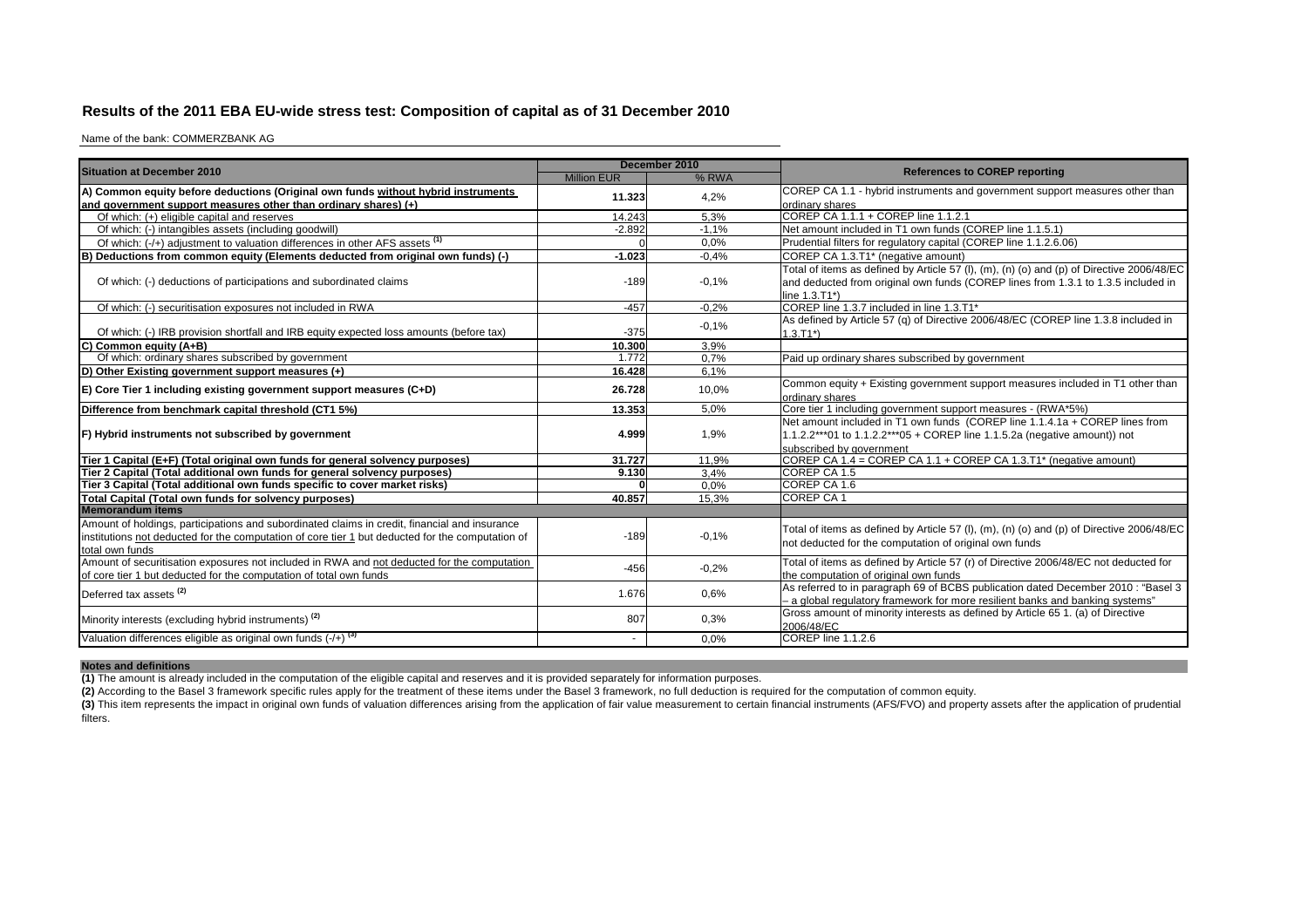## **Results of the 2011 EBA EU-wide stress test: Overview of mitigating measures (1-2)**

Name of the bank: COMMERZBANK AG

#### **Use of countercyclical provisions, divestments and other management actions**

| Please fill in the table using a separate row for each measure                                    | <b>Narrative description</b>                                                                                                                                           | Date of<br>completion (actual<br>or planned for<br>future issuances) | Capital / P&L<br>impact<br>(in million EUR) | <b>RWA impact</b><br>(in million EUR) | <b>Capital ratio</b><br>impact (as of 31<br>December 2012)<br>℅ |
|---------------------------------------------------------------------------------------------------|------------------------------------------------------------------------------------------------------------------------------------------------------------------------|----------------------------------------------------------------------|---------------------------------------------|---------------------------------------|-----------------------------------------------------------------|
| A) Use of provisions and/or other reserves (including release of countercyclical provisions), (3) |                                                                                                                                                                        |                                                                      |                                             |                                       |                                                                 |
|                                                                                                   |                                                                                                                                                                        |                                                                      |                                             |                                       |                                                                 |
|                                                                                                   |                                                                                                                                                                        |                                                                      |                                             |                                       |                                                                 |
| B) Divestments and other management actions taken by 30 April 2011                                |                                                                                                                                                                        |                                                                      |                                             |                                       |                                                                 |
|                                                                                                   |                                                                                                                                                                        |                                                                      |                                             |                                       |                                                                 |
|                                                                                                   |                                                                                                                                                                        |                                                                      |                                             |                                       |                                                                 |
|                                                                                                   |                                                                                                                                                                        |                                                                      |                                             |                                       |                                                                 |
|                                                                                                   |                                                                                                                                                                        |                                                                      |                                             |                                       |                                                                 |
|                                                                                                   |                                                                                                                                                                        |                                                                      |                                             |                                       |                                                                 |
|                                                                                                   | C) Other disinvestments and restructuring measures, including also future mandatory restructuring not yet approved with the EU Commission under the EU State Aid rules |                                                                      |                                             |                                       |                                                                 |
|                                                                                                   |                                                                                                                                                                        |                                                                      |                                             |                                       |                                                                 |
|                                                                                                   |                                                                                                                                                                        |                                                                      |                                             |                                       |                                                                 |
|                                                                                                   |                                                                                                                                                                        |                                                                      |                                             |                                       |                                                                 |
|                                                                                                   |                                                                                                                                                                        |                                                                      |                                             |                                       |                                                                 |
|                                                                                                   |                                                                                                                                                                        |                                                                      |                                             |                                       |                                                                 |

#### **Future capital raisings and other back stop measures**

|                                                                                                                                     | Date of issuance                 | Amount              | <b>Maturity</b>                    | Loss absorbency  | <b>Flexibility of</b>    | Permanence<br>(Undated and<br>without incentive to | Conversion clause (where appropriate) |                                                    |                                  |                                       |  |
|-------------------------------------------------------------------------------------------------------------------------------------|----------------------------------|---------------------|------------------------------------|------------------|--------------------------|----------------------------------------------------|---------------------------------------|----------------------------------------------------|----------------------------------|---------------------------------------|--|
| Please fill in the table using a separate row for each measure                                                                      | (actual or planned<br>for future |                     |                                    | in going concern | payments<br>(capacity to |                                                    | <b>Nature of</b><br>conversion        | Date of<br>conversion                              | <b>Triggers</b>                  | <b>Conversion in</b><br>common equity |  |
|                                                                                                                                     | issuances,<br>dd/mm/yy)          | (in million<br>EUR) | (dated/<br>undated) <sup>(4)</sup> | (Yes/No)         | (Yes/No)                 | (Yes/No)                                           | (mandatory/<br>discretionary)         | (at any time/from a<br>specific date:<br>dd/mm/yy) | (description of the<br>triggers) | (Yes/No)                              |  |
| D) Future planned issuances of common equity instruments (private issuances)                                                        |                                  |                     |                                    |                  |                          |                                                    |                                       |                                                    |                                  |                                       |  |
|                                                                                                                                     |                                  |                     |                                    |                  |                          |                                                    |                                       |                                                    |                                  |                                       |  |
|                                                                                                                                     |                                  |                     |                                    |                  |                          |                                                    |                                       |                                                    |                                  |                                       |  |
|                                                                                                                                     |                                  |                     |                                    |                  |                          |                                                    |                                       |                                                    |                                  |                                       |  |
|                                                                                                                                     |                                  |                     |                                    |                  |                          |                                                    |                                       |                                                    |                                  |                                       |  |
| E) Future planned government subscriptions of capital instruments (including hybrids)                                               |                                  |                     |                                    |                  |                          |                                                    |                                       |                                                    |                                  |                                       |  |
| 1) Denomination of the instrument                                                                                                   |                                  |                     |                                    |                  |                          |                                                    |                                       |                                                    |                                  |                                       |  |
|                                                                                                                                     |                                  |                     |                                    |                  |                          |                                                    |                                       |                                                    |                                  |                                       |  |
|                                                                                                                                     |                                  |                     |                                    |                  |                          |                                                    |                                       |                                                    |                                  |                                       |  |
|                                                                                                                                     |                                  |                     |                                    |                  |                          |                                                    |                                       |                                                    |                                  |                                       |  |
|                                                                                                                                     |                                  |                     |                                    |                  |                          |                                                    |                                       |                                                    |                                  |                                       |  |
| F) Other (existing and future) instruments recognised as back stop measures by national supervisory authorities (including hybrids) |                                  |                     |                                    |                  |                          |                                                    |                                       |                                                    |                                  |                                       |  |
| 1) Denomination of the instrument                                                                                                   |                                  |                     |                                    |                  |                          |                                                    |                                       |                                                    |                                  |                                       |  |
|                                                                                                                                     |                                  |                     |                                    |                  |                          |                                                    |                                       |                                                    |                                  |                                       |  |
|                                                                                                                                     |                                  |                     |                                    |                  |                          |                                                    |                                       |                                                    |                                  |                                       |  |
|                                                                                                                                     |                                  |                     |                                    |                  |                          |                                                    |                                       |                                                    |                                  |                                       |  |
|                                                                                                                                     |                                  |                     |                                    |                  |                          |                                                    |                                       |                                                    |                                  |                                       |  |

#### **Notes and definitions**

**(1)** The order of the measures follows the order of mitigating measures reported in the Section D of the worksheet "1 - Aggregate information".

**(2)** All elements are be reported net of tax effects.

(3) If under the national legislation, the release of countercyclical provisions and/or other similar reserves is allowed, this figure for 2010 could be included either in rows "Impairments on financial assets in the banki stress test methodology such release for 2011-2012 should be reported in Section D of the worksheet "1- Aggregate information" as other mitigating measures and explained in this worksheet. **(4)** If dated please insert the maturity date (dd/mm/yy) otherwise specify undated.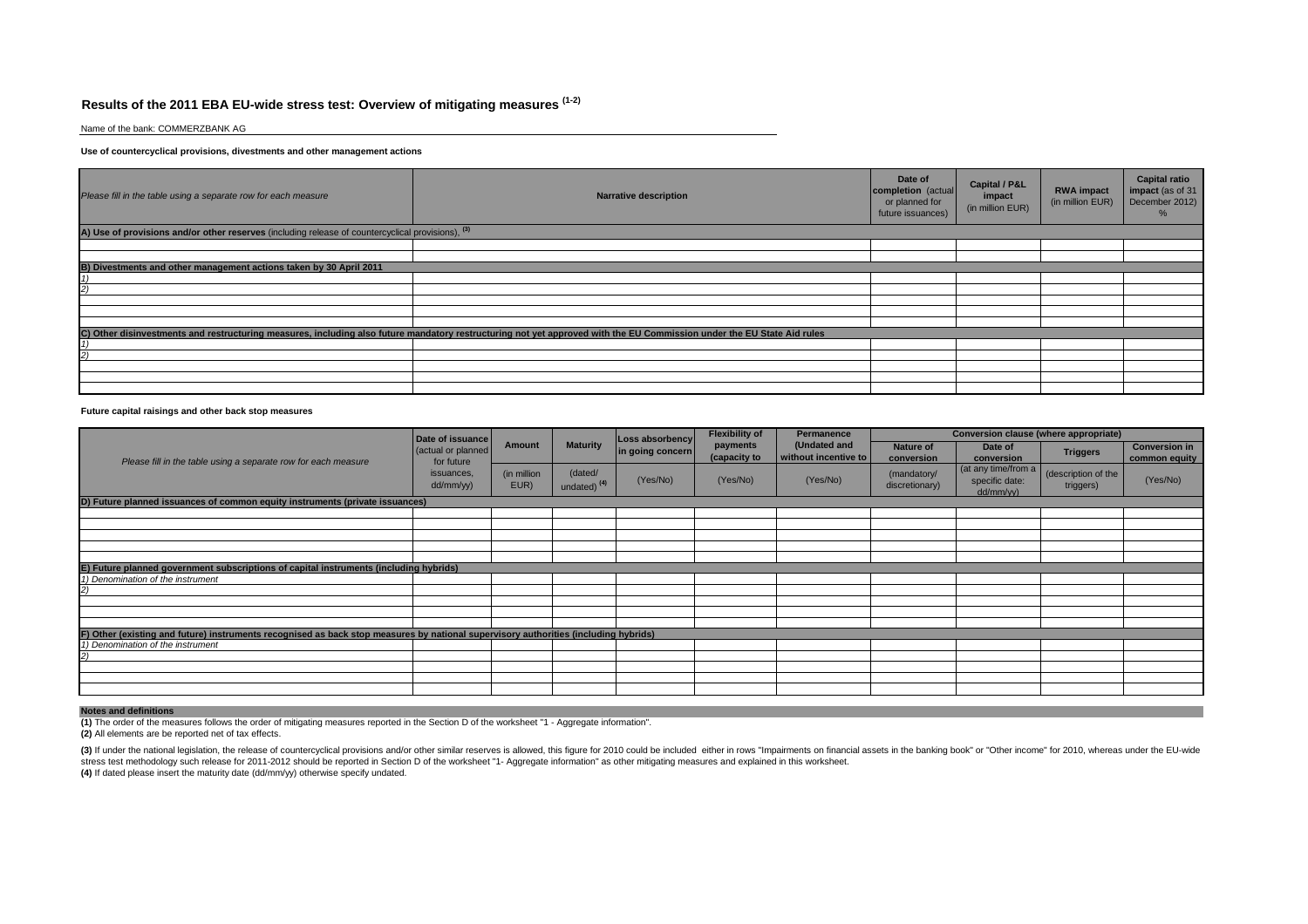## **Results of the 2011 EBA EU-wide stress test: Credit risk exposures (EAD - exposure at default), as of 31 December 2010, mln EUR, (1-5)**

Name of the bank:COMMERZBANK AG

All values in million EUR, or %

|                                                        | Non-defaulted exposures                                                                 |                                          |              |                                                                                |    |                              |                |                             |                               |                                            |                          |                                |
|--------------------------------------------------------|-----------------------------------------------------------------------------------------|------------------------------------------|--------------|--------------------------------------------------------------------------------|----|------------------------------|----------------|-----------------------------|-------------------------------|--------------------------------------------|--------------------------|--------------------------------|
|                                                        | Retail (excluding commercial real estate)<br><b>Commercial Real Estate</b><br>Corporate |                                          |              |                                                                                |    |                              |                |                             | <b>Defaulted</b><br>exposures |                                            |                          |                                |
|                                                        | <b>Institutions</b>                                                                     | (excluding<br>commercial<br>real estate) |              | of which Residential<br>mortgages<br>Loan to Value<br>(LTV) ratio<br>$(2)$ (6) |    | of which<br><b>Revolving</b> |                | of which SME of which other |                               | Loan to Value<br>$(LTV)$ ratio $(%)^{(6)}$ | (excluding<br>sovereign) | Total exposures <sup>(7)</sup> |
| <b>Austria</b>                                         | 5.279                                                                                   | 777                                      | 54           | 20                                                                             | 73 |                              | 6              | 28                          | 523                           | 64                                         | 162                      | 9.874                          |
| <b>Belgium</b>                                         | 890                                                                                     | 1.039                                    | 73           | 23                                                                             | 59 |                              | 43             | 6                           | 636                           | 70                                         | 37                       | 3.862                          |
| Bulgaria<br>Bulgaria<br>Cyprus<br>Czech Republic       |                                                                                         |                                          | $\Omega$     |                                                                                |    |                              |                |                             |                               |                                            |                          |                                |
|                                                        |                                                                                         |                                          | $\Omega$     |                                                                                |    |                              |                |                             |                               |                                            |                          |                                |
|                                                        |                                                                                         |                                          | $\Omega$     |                                                                                |    |                              |                |                             |                               |                                            |                          |                                |
| Denmark                                                | 1.181                                                                                   | 462                                      | <sub>9</sub> | 4                                                                              | 73 | $\Omega$                     | $\mathbf 0$    |                             | 52                            | 89                                         | 49                       | 2.592                          |
| Estonia                                                |                                                                                         |                                          | $\Omega$     |                                                                                |    |                              |                |                             |                               |                                            |                          |                                |
| <b>Finland</b>                                         |                                                                                         |                                          | $\Omega$     |                                                                                |    |                              |                |                             |                               |                                            |                          |                                |
| France                                                 | 7.558                                                                                   | 3.222                                    | 44           | 18                                                                             | 63 |                              | 3              | 22                          | 4.870                         | 70                                         | 208                      | 17.941                         |
| Germany                                                | 49.871                                                                                  | 80.307                                   | 75.525       | 47.367                                                                         | 58 | 918                          | 5.875          | 21.364                      | 30.705                        | 72                                         | 10.068                   | 310.522                        |
| Greece                                                 | 270                                                                                     | 941                                      | 10           | 3                                                                              | 50 | 0                            |                | 6                           | 204                           | 80                                         | 46                       | 4.561                          |
| <b>Hungary</b>                                         | 655                                                                                     | 648                                      | 140          | 4                                                                              | 58 | $\Omega$                     | 134            | 3                           | 641                           | 78                                         | 345                      | 4.024                          |
| Iceland                                                |                                                                                         |                                          | $\Omega$     |                                                                                |    |                              |                |                             |                               |                                            |                          |                                |
| <b>Ireland</b>                                         |                                                                                         |                                          |              |                                                                                |    |                              |                |                             |                               |                                            |                          | 73                             |
| Italy                                                  | 3.010                                                                                   | 1.600                                    | 17           | 12                                                                             | 66 | $\Omega$                     |                |                             | 2.981                         | 72                                         | 424                      | 19.177                         |
| Latvia                                                 |                                                                                         |                                          |              |                                                                                |    |                              |                |                             |                               |                                            |                          |                                |
| Liechtenstein                                          |                                                                                         |                                          |              |                                                                                |    |                              |                |                             |                               |                                            |                          |                                |
| Lithuania                                              |                                                                                         |                                          | $\Omega$     |                                                                                |    |                              |                |                             |                               |                                            |                          |                                |
| Luxembourg                                             | 2.894                                                                                   | 2.856                                    | 43           | 27                                                                             | 64 | $\mathcal{P}$                |                | 13                          | 531                           | 81                                         | 217                      | 6.737                          |
| <b>Malta</b>                                           |                                                                                         |                                          | $\Omega$     |                                                                                |    |                              |                |                             |                               |                                            |                          |                                |
| <b>Netherlands</b>                                     | 2.296                                                                                   | 3.975                                    | 108          | 46                                                                             | 58 |                              | 47             | 14                          | 1.318                         | $\overline{72}$                            | 326                      | 8.553                          |
| Norway                                                 | 776                                                                                     | 1.616                                    | з            | 3                                                                              | 48 | $\mathbf 0$                  | ō              | $\Omega$                    | ∩                             |                                            | 15                       | 3.900                          |
| Poland                                                 | 639                                                                                     | 9.183                                    | 6.797        | 3.074                                                                          | 51 | $\mathbf 0$                  | $\overline{2}$ | 3.721                       | 1.568                         | 71                                         | 183                      | 26.029                         |
| Portugal                                               | 678                                                                                     | 157                                      | 4            | 2                                                                              | 59 | $\Omega$                     | $\Omega$       |                             | 2.472                         | 68                                         |                          | 4.323                          |
| Romania                                                |                                                                                         |                                          | $\Omega$     |                                                                                |    |                              |                |                             |                               |                                            |                          |                                |
| Slovakia                                               |                                                                                         |                                          | $\Omega$     |                                                                                |    |                              |                |                             |                               |                                            |                          |                                |
| Slovenia                                               |                                                                                         |                                          | $\Omega$     |                                                                                |    |                              |                |                             |                               |                                            |                          |                                |
| Spain                                                  | 6.228                                                                                   | 3.087                                    | 31           | 13                                                                             | 60 |                              | 12             | 6                           | 5.000                         | 74                                         | 1.575                    | 19.416                         |
| Sweden                                                 | 486                                                                                     | 832                                      | 6            | 4                                                                              | 54 | $\Omega$                     | $\mathbf 0$    | $\overline{2}$              | 365                           | 68                                         | 76                       | 2.858                          |
| <b>United Kingdom</b>                                  | 15.769                                                                                  | 10.142                                   | 78           | 54                                                                             | 61 |                              | 3              | 19                          | 8.522                         | 72                                         | 1.019                    | 40.612                         |
| <b>United States</b>                                   | 14.310                                                                                  | 9.941                                    | 81           | 38                                                                             | 66 |                              | 15             | $\overline{27}$             | 4.941                         | 82                                         | 2.129                    | 50.805                         |
| Japan<br>Other non EEA non                             | 1.957                                                                                   | 609                                      | 18           |                                                                                | 87 | $\Omega$                     | 17             |                             | 772                           | 74                                         | 50                       | 5.216                          |
|                                                        |                                                                                         |                                          |              |                                                                                |    |                              |                |                             |                               |                                            |                          |                                |
| <b>Emerging countries</b>                              | 4.782                                                                                   | 4.811                                    | 211          | 89                                                                             | 67 |                              | 45             | 75                          | 884                           | 44                                         | 252                      | 16.682                         |
| <b>Enterging countries</b><br>Asia<br>Middle and South | 2.333                                                                                   | 819                                      | 23           | $\mathbf{Q}$                                                                   | 58 |                              | 8              | 6                           | 56                            | 46                                         | 27                       | 5.714                          |
|                                                        |                                                                                         |                                          |              |                                                                                |    |                              |                |                             |                               |                                            |                          |                                |
| America                                                | 3.104                                                                                   | 443                                      | 10           | Δ                                                                              | 31 | $\Omega$                     | $\mathbf 0$    | 6                           | 427                           | 66                                         |                          | 7.323                          |
| Eastern Europe non                                     |                                                                                         |                                          |              |                                                                                |    |                              |                |                             |                               |                                            |                          |                                |
| EEA<br>Others                                          | 3.976                                                                                   | 2.476                                    | 96           | 55                                                                             | 56 | $\Omega$                     |                | 39                          | 2.447                         | 75                                         | 183                      | 13.517                         |
|                                                        | 9.25C                                                                                   | 14.655                                   | 264          | 48                                                                             | 55 | $\overline{2}$               | 54             | 161                         | 1.793                         | 78                                         | 1.063                    | 39.345                         |
| Total                                                  | 138.190                                                                                 | 154.598                                  | 83.642       | 50.916                                                                         | 58 | 932                          | 6.267          | 25.527                      | 71.708                        | 73                                         | 18.468                   | 623.652                        |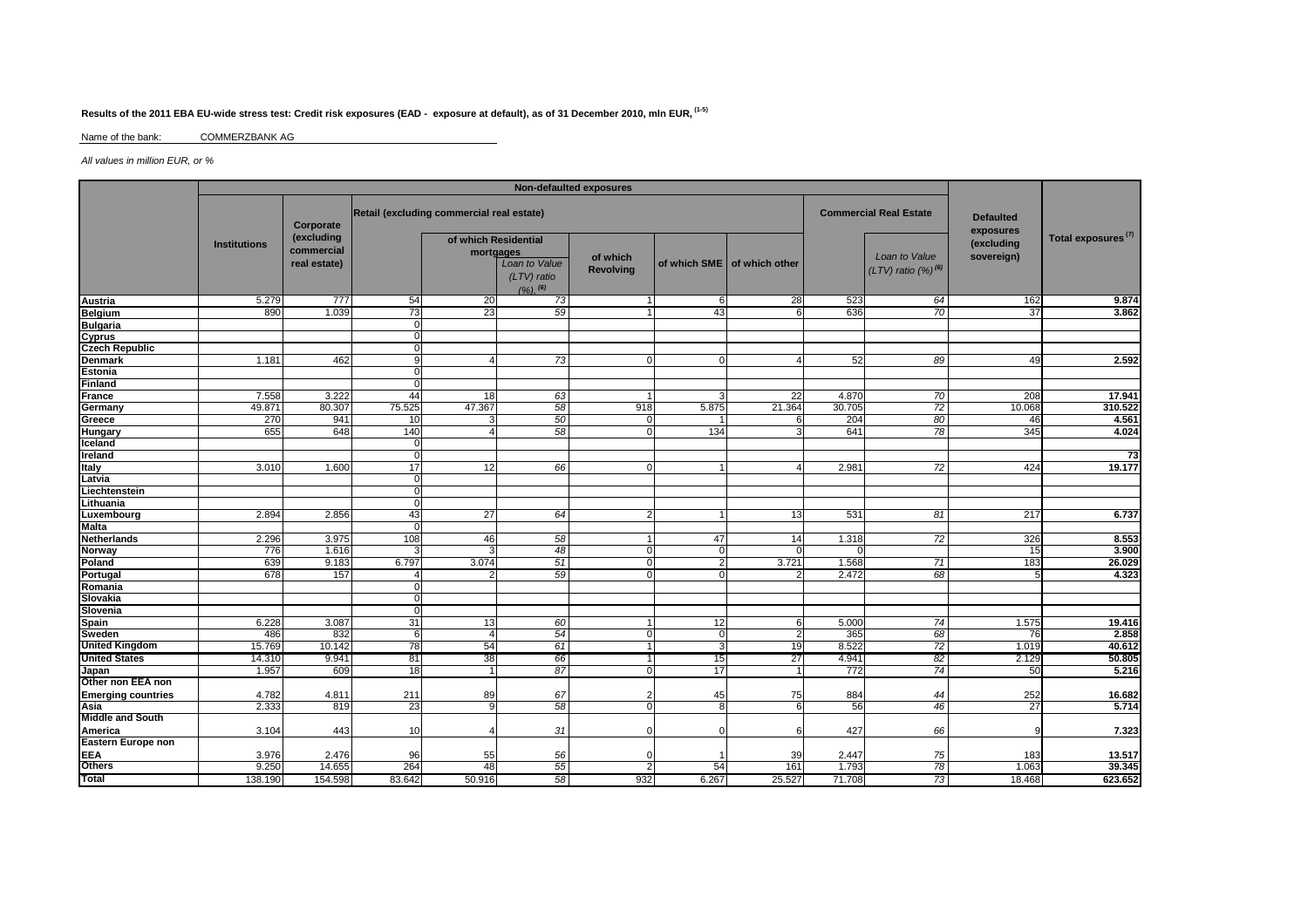#### **Notes and definitions**

**(1)** EAD - Exposure at Default or exposure value in the meaning of the CRD.

(2) The EAD reported here are based on the methodologies and portfolio breakdowns used in the 2011 EU-wide stress test, and hence may differ from the EAD reported by banks in their Pillar 3 disclosures, which can vary base regulation. For example, this would affect breakdown of EAD for real estate exposures and SME exposures.

(3) Breakdown by country and macro area (e.g. Asia) when EAD >=5%. In any case coverage 100% of total EAD should be ensured (if exact mapping of some exposures to geographies is not possible, they should be allocated to th "others").

**(4)** The allocation of countries and exposures to macro areas and emerging/non-emerging is according to the IMF WEO country groupings. See: http://www.imf.org/external/pubs/ft/weo/2010/01/weodata/groups.htm

(5) Residential real estate property which is or will be occupied or let by the owner, or the beneficial owner in the case of personal investment companies, and commercial real estate property, that is, offices and other c are recognised as eligible collateral in the meaning of the CRD, with the following criteria, which need to be met:

(a) the value of the property does not materially depend upon the credit quality of the obligor. This requirement does not preclude situations where purely macro economic factors affect both the value of the property and t borrower; and

(b) the risk of the borrower does not materially depend upon the performance of the underlying property or project, but rather on the underlying capacity of the borrower to repay the debt from other sources. As such, repay not materially depend on any cash flow generated by the underlying property serving as collateral.

(6) Loan to value ratio - ratio of EAD to the market value of real estate used as collateral for such exposures. Given the different methodologies applied to assessing the value, the bank is required to explain the computa particular (a) whether collateral values is marked-to-market or any other valuation method is used, (b) whether the amount has been adjusted for principal repayments, and (c) how guarantees other than the underlying proper

**Definition of Loan to Value ratio used: Exposure weighted Loan to Values based on market values; exclusive margin lines; additional collateral not taken into account.**

(7) Total exposures is the total EAD according to the CRD definition based on which the bank computes RWA for credit risk. Total exposures, in addition to the exposures broken down by regulatory portfolios in this table, i securitisation transactions, counterparty credit risk, sovereigns, guaranteed by sovereigns, public sector entities and central banks.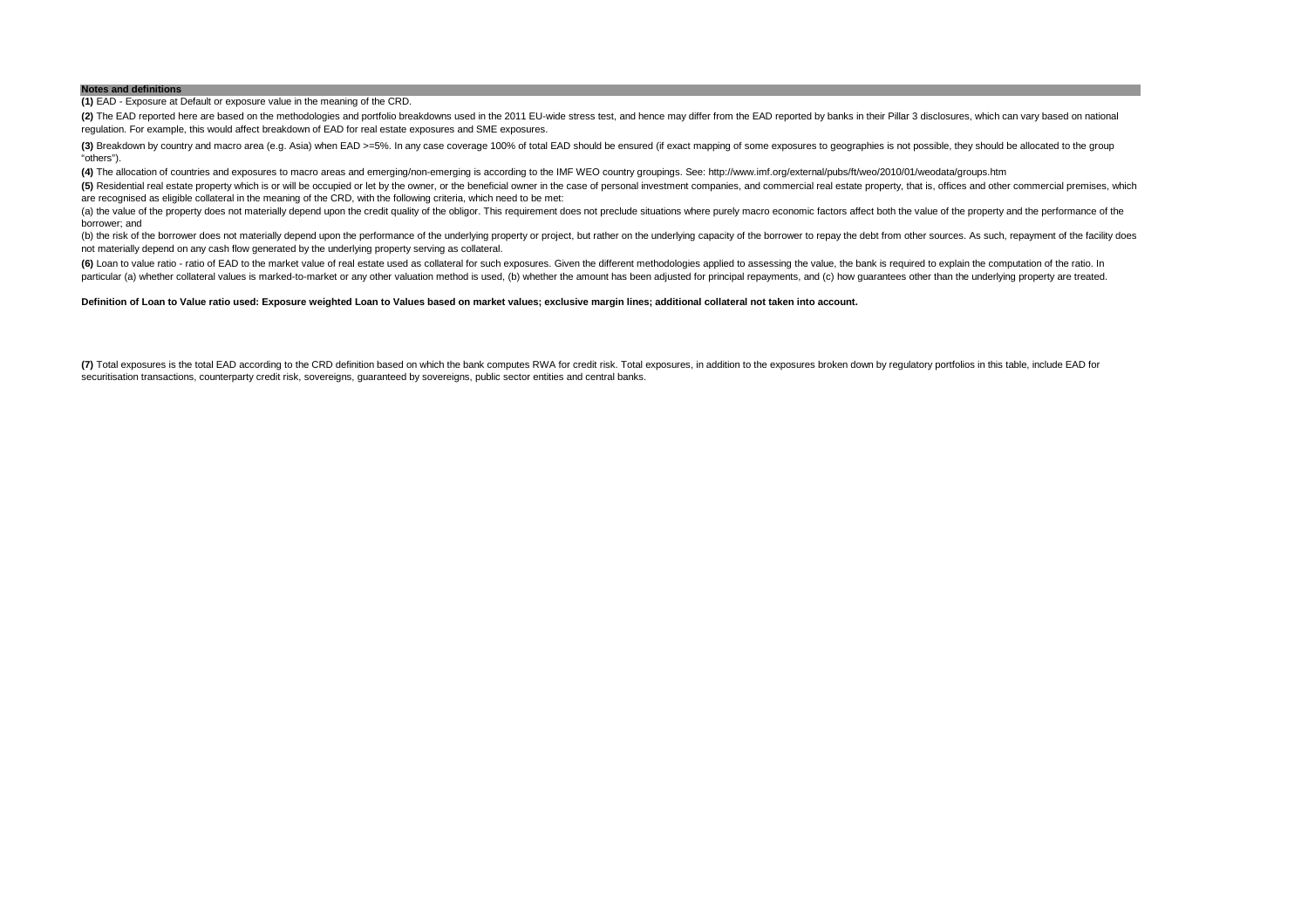## **Results of the 2011 EBA EU-wide stress test: Exposures to sovereigns (central and local governments), as of 31 December 2010, mln EUR (1,2)**

Name of the bank: **COMMERZBANK AG**

All values in million EUR

| Residual Maturity | <b>Country/Region</b> | <b>GROSS DIRECT LONG EXPOSURES (accounting)</b><br>value gross of specific provisions) |                                 |                      |                               | <b>NET DIRECT POSITIONS</b><br>(gross exposures (long) net of cash short position of sovereign debt to other counterparties only<br>where there is maturity matching) | <b>DIRECT SOVEREIGN</b><br><b>EXPOSURES IN</b><br><b>DERIVATIVES</b> | <b>INDIRECT SOVEREIGN</b><br><b>EXPOSURES IN THE</b><br><b>TRADING BOOK</b>                                        |                                                                                                                    |
|-------------------|-----------------------|----------------------------------------------------------------------------------------|---------------------------------|----------------------|-------------------------------|-----------------------------------------------------------------------------------------------------------------------------------------------------------------------|----------------------------------------------------------------------|--------------------------------------------------------------------------------------------------------------------|--------------------------------------------------------------------------------------------------------------------|
|                   |                       |                                                                                        | of which: loans and<br>advances |                      | of which: AFS banking<br>book | of which: FVO (designated<br>at fair value through<br>profit&loss) banking book                                                                                       | of which: Trading book (3)                                           | Net position at fair values<br>(Derivatives with positive fair<br>value + Derivatives with negative<br>fair value) | Net position at fair values<br>(Derivatives with positive fair<br>value + Derivatives with<br>negative fair value) |
| 3M                |                       | 126                                                                                    | $\mathbf 0$                     | 126                  | $\circ$                       | $^{\circ}$                                                                                                                                                            | 1                                                                    | $\overline{0}$                                                                                                     | $\overline{0}$                                                                                                     |
| 1Y                |                       | 160                                                                                    | 160                             | 160                  | $\circ$                       | $\circ$                                                                                                                                                               | $\mathbf 0$                                                          | $\overline{0}$                                                                                                     | $\overline{0}$                                                                                                     |
| 2Y                |                       | 3                                                                                      | $\mathbf{1}$                    | 3                    | $\circ$                       | $\circ$                                                                                                                                                               | $\overline{2}$                                                       | $\overline{0}$<br>$\overline{0}$                                                                                   | $\overline{0}$<br>$-1$                                                                                             |
| 3Y<br>5Y          | Austria               | 236<br>230                                                                             | 4<br>19                         | 208<br>224           | 0<br>89                       | $^{\circ}$<br>$^{\circ}$                                                                                                                                              | 203<br>22                                                            | $-13$                                                                                                              | $\overline{0}$                                                                                                     |
| <b>10Y</b>        |                       | 30                                                                                     | $\circ$                         | 22                   | $\circ$                       | $\mathbf 0$                                                                                                                                                           | 22                                                                   | 25                                                                                                                 | $\mathbf{1}$                                                                                                       |
| 15Y               |                       | 788                                                                                    | 416                             | 753                  | 373                           | $\circ$                                                                                                                                                               | $\mathbf{1}$                                                         | $\overline{1}$                                                                                                     | $\overline{0}$                                                                                                     |
|                   |                       | 1.573                                                                                  | 600                             | 1.496                | 463                           | $\overline{0}$                                                                                                                                                        | 251                                                                  | 13                                                                                                                 | $\overline{0}$                                                                                                     |
| 3M                |                       | 81                                                                                     | 50                              | 76                   | 8                             | $\circ$                                                                                                                                                               | 18                                                                   | $\overline{0}$                                                                                                     | $\overline{0}$                                                                                                     |
| 1Y                |                       | 128                                                                                    | 102                             | 104                  | $^{\circ}$                    | $\circ$                                                                                                                                                               | $\overline{2}$                                                       | $\overline{0}$                                                                                                     | $\overline{0}$                                                                                                     |
| 2Y                |                       | 22                                                                                     | $\circ$                         | 3                    | $\Omega$                      | $\circ$                                                                                                                                                               | 3                                                                    | $\overline{0}$                                                                                                     | $\overline{0}$                                                                                                     |
| 3Y                | Belgium               | 54                                                                                     | $\mathsf 0$                     | 49                   | 0                             | $\circ$                                                                                                                                                               | 49                                                                   | $-8$                                                                                                               | $\overline{0}$                                                                                                     |
| 5Y                |                       | 280                                                                                    | 63                              | 250                  | 71                            | $^{\circ}$                                                                                                                                                            | 44                                                                   | $\overline{\mathbf{3}}$                                                                                            | $\overline{0}$                                                                                                     |
| <b>10Y</b>        |                       | 16                                                                                     | $\mathsf 0$                     | 13                   | $\mathbf 0$                   | $\bf{0}$                                                                                                                                                              | 13                                                                   | 10                                                                                                                 | $\overline{0}$                                                                                                     |
| 15Y               |                       | 273                                                                                    | $\Omega$<br>214                 | 257<br>750           | $\Omega$<br>79                | $\Omega$<br>$\overline{0}$                                                                                                                                            | $\overline{7}$<br>135                                                | $\overline{0}$<br>6                                                                                                | $\overline{0}$<br>$\overline{0}$                                                                                   |
| 3M                |                       | 854                                                                                    |                                 |                      |                               |                                                                                                                                                                       |                                                                      | $\overline{0}$                                                                                                     | $\overline{0}$                                                                                                     |
| 1Y                |                       | $\circ$<br>6                                                                           | $\circ$<br>$^{\circ}$           | 0<br>6               | 0<br>$^{\circ}$               | $^{\circ}$<br>$^{\circ}$                                                                                                                                              | $\mathbf 0$<br>6                                                     | $\overline{0}$                                                                                                     | $\overline{0}$                                                                                                     |
| <b>2Y</b>         |                       | 3                                                                                      | $\circ$                         | 3                    | $\mathbf 0$                   | $\mathbf 0$                                                                                                                                                           | 3                                                                    | $\overline{0}$                                                                                                     | $\overline{0}$                                                                                                     |
| 3Y                |                       | 4                                                                                      | $\circ$                         | 4                    | 0                             | $\circ$                                                                                                                                                               | $\overline{4}$                                                       | $\overline{0}$                                                                                                     | $\overline{0}$                                                                                                     |
| 5Y                | Bulgaria              | $\overline{7}$                                                                         | $\mathsf 0$                     | $\overline{7}$       | 0                             | $\circ$                                                                                                                                                               | $\mathbf 0$                                                          | $\overline{0}$                                                                                                     | $\overline{0}$                                                                                                     |
| <b>10Y</b>        |                       | $\overline{1}$                                                                         | $\mathbf 0$                     | $\mathbf{1}$         | $\mathbf 0$                   | $^{\circ}$                                                                                                                                                            | $\overline{1}$                                                       | $\overline{0}$                                                                                                     | $-1$                                                                                                               |
| <b>15Y</b>        |                       | $\circ$                                                                                | $\circ$                         | $\mathbf 0$          | $\mathbf 0$                   | $\mathbf 0$                                                                                                                                                           | $\mathbf 0$                                                          | $\overline{0}$                                                                                                     | $\overline{0}$                                                                                                     |
|                   |                       | 22                                                                                     | $\mathbf 0$                     | 22                   | $\mathbf{0}$                  | $\mathbf{0}$                                                                                                                                                          | 14                                                                   | $\mathbf{0}$                                                                                                       | $-1$                                                                                                               |
| 3M                |                       | $\circ$                                                                                | $\circ$                         | 0                    | 0                             | $\circ$                                                                                                                                                               | $\mathbf 0$                                                          | $\overline{0}$                                                                                                     | $\overline{0}$                                                                                                     |
| 1Y                |                       | 110                                                                                    | $\circ$                         | 110                  | 0                             | $\circ$                                                                                                                                                               | $\mathbf 0$                                                          | $\overline{0}$                                                                                                     | $\overline{0}$                                                                                                     |
| 2Y                |                       | $^{\circ}$                                                                             | $^{\circ}$                      | $^{\circ}$           | $^{\circ}$                    | $^{\circ}$                                                                                                                                                            | $\mathbf{0}$                                                         | $\overline{0}$<br>$\overline{0}$                                                                                   | $\overline{0}$<br>$\overline{0}$                                                                                   |
| 3Y<br><b>5Y</b>   | Cyprus                | 15<br>$\overline{2}$                                                                   | $\mathbf 0$                     | 15<br>$\overline{2}$ | $\mathbf 0$                   | $\bf{0}$                                                                                                                                                              | $\mathbf 0$<br>$\overline{2}$                                        | $\overline{0}$                                                                                                     | $\overline{0}$                                                                                                     |
| <b>10Y</b>        |                       | $\mathbf{1}$                                                                           | $\mathsf 0$<br>$\circ$          | $\mathbf{1}$         | $\mathsf 0$<br>$\circ$        | $\mathbf 0$<br>$\circ$                                                                                                                                                | $\overline{1}$                                                       | $\overline{0}$                                                                                                     | $\overline{0}$                                                                                                     |
| <b>15Y</b>        |                       | $^{\circ}$                                                                             | $^{\circ}$                      | $^{\circ}$           | $^{\circ}$                    | $^{\circ}$                                                                                                                                                            | $\mathbf{0}$                                                         | $\overline{0}$                                                                                                     | $\overline{0}$                                                                                                     |
|                   |                       | 128                                                                                    | $\bf{0}$                        | 128                  | $\bf{0}$                      | $\mathbf{0}$                                                                                                                                                          | $\mathbf{3}$                                                         | $\overline{0}$                                                                                                     | $\mathbf{0}$                                                                                                       |
| 3M                |                       | $\overline{2}$                                                                         | $\mathbf 0$                     | $\mathfrak{p}$       | $\mathbf 0$                   | $\mathbf 0$                                                                                                                                                           | $\overline{2}$                                                       | $\overline{4}$                                                                                                     | 0                                                                                                                  |
| <b>1Y</b>         |                       | 10                                                                                     | $\mathbf 0$                     | 10                   | $\mathsf 0$                   | $\mathbf 0$                                                                                                                                                           | $\mathbf{1}$                                                         | $\overline{0}$                                                                                                     | $\overline{0}$                                                                                                     |
| <b>2Y</b>         |                       | $^{\circ}$                                                                             | $\mathbf 0$                     | $\circ$              | $\mathbf 0$                   | $^{\circ}$                                                                                                                                                            | $\mathbf{0}$                                                         | $\overline{0}$                                                                                                     | $\overline{0}$                                                                                                     |
| 3Y                | Czech Republic        | 106                                                                                    | $\mathbf 0$                     | 106                  | 27                            | $\mathbf 0$                                                                                                                                                           | 3                                                                    | $\overline{0}$                                                                                                     | $\overline{0}$                                                                                                     |
| 5Y                |                       | $\overline{2}$                                                                         | $\mathbf 0$                     | $\overline{c}$       | $\mathbf 0$                   | $\mathbf 0$                                                                                                                                                           | $\overline{2}$                                                       | $\overline{0}$                                                                                                     | $\overline{0}$                                                                                                     |
| <b>10Y</b>        |                       | 278                                                                                    | $\mathbf 0$                     | 278                  | $\mathbf 0$                   | $\mathbf 0$                                                                                                                                                           | $\mathbf 0$                                                          | $\overline{0}$<br>$\overline{0}$                                                                                   | $\Omega$<br>$\overline{0}$                                                                                         |
| <b>15Y</b>        |                       | $\circ$<br>398                                                                         | $\mathbf 0$<br>$\mathbf{0}$     | $\mathbf 0$<br>397   | $\mathbf 0$<br>27             | $\circ$<br>$\mathbf{0}$                                                                                                                                               | $\mathbf 0$<br>8                                                     | $\overline{4}$                                                                                                     | $\mathbf{0}$                                                                                                       |
| 3M                |                       | $\,0\,$                                                                                | $\mathbf 0$                     | 0                    | $\mathbf 0$                   | $\mathbf 0$                                                                                                                                                           | $\mathbf 0$                                                          | $\Omega$                                                                                                           | $^{\circ}$                                                                                                         |
| 1Y                |                       | $\mathbf{1}$                                                                           | $\mathbf 0$                     | $\overline{1}$       | $\mathbf 0$                   | $\mathbf 0$                                                                                                                                                           | $\mathbf{1}$                                                         | $\overline{0}$                                                                                                     | 0                                                                                                                  |
| <b>2Y</b>         |                       | $\mathbf{0}$                                                                           | $\mathbf 0$                     | $\mathbf 0$          | $\mathbf 0$                   | $\mathbf 0$                                                                                                                                                           | $\mathbf 0$                                                          | $\overline{0}$                                                                                                     | $\Omega$                                                                                                           |
| 3Y                |                       | 10                                                                                     | $\mathbf 0$                     | 10                   | $\mathbf 0$                   | $\mathbf 0$                                                                                                                                                           | 10                                                                   | $\overline{0}$                                                                                                     | $\overline{0}$                                                                                                     |
| <b>5Y</b>         | Denmark               | $\overline{2}$                                                                         | $\mathbf 0$                     | $\overline{2}$       | $\mathbf 0$                   | $\mathbf 0$                                                                                                                                                           | $\overline{2}$                                                       | $-3$                                                                                                               | $^{\circ}$                                                                                                         |
| 10Y               |                       | $\mathsf 0$                                                                            | $\mathsf 0$                     | 0                    | $\mathbf 0$                   | $\mathbf 0$                                                                                                                                                           | $\mathbf 0$                                                          | $\overline{0}$                                                                                                     | $\Omega$                                                                                                           |
| <b>15Y</b>        |                       | $\mathsf 0$                                                                            | $\mathbf 0$                     | 0                    | $\mathbf 0$                   | $\mathbf 0$                                                                                                                                                           | $\mathbf 0$                                                          | $\overline{\mathbf{0}}$                                                                                            | 0                                                                                                                  |
|                   |                       | 13                                                                                     | $\mathbf{0}$                    | 13                   | $\mathbf{0}$                  | $\mathbf{0}$                                                                                                                                                          | 13                                                                   | $-3$                                                                                                               | $\bf{0}$                                                                                                           |
| 3M                |                       | $\mathbf{0}$                                                                           | $\mathbf 0$                     | $\mathbf 0$          | $\mathbf 0$                   | $\mathbf 0$                                                                                                                                                           | $\mathbf 0$                                                          | $\Omega$<br>$\overline{0}$                                                                                         | $^{\circ}$                                                                                                         |
| <b>1Y</b>         |                       | $\mathbf 0$                                                                            | $\mathbf 0$                     | $\mathbf 0$          | $\mathbf 0$                   | $\mathbf 0$                                                                                                                                                           | $\mathbf 0$                                                          | $\overline{0}$                                                                                                     | $^{\circ}$<br>$\Omega$                                                                                             |
| <b>2Y</b><br>3Y   |                       | $\mathsf 0$<br>$\mathbf{0}$                                                            | $\mathsf 0$<br>$\mathbf 0$      | 0<br>$\mathbf 0$     | $\mathbf 0$<br>$\mathbf 0$    | $\bf{0}$<br>$\mathbf 0$                                                                                                                                               | $\mathbf 0$<br>$\mathbf 0$                                           | $\bar{0}$                                                                                                          | 0                                                                                                                  |
| 5Y                | Estonia               | $\mathbf{0}$                                                                           | $\mathbf 0$                     | $\mathbf 0$          | $\mathbf 0$                   | $\mathbf 0$                                                                                                                                                           | $\mathbf 0$                                                          | $^{\circ}$                                                                                                         | $\mathbf{0}$                                                                                                       |
| <b>10Y</b>        |                       | 15                                                                                     | 15                              | 15                   | $\overline{0}$                | $\overline{0}$                                                                                                                                                        | $\mathbf 0$                                                          | n                                                                                                                  | n                                                                                                                  |
| <b>15Y</b>        |                       | $\mathbf 0$                                                                            | $\mathbf 0$                     | $\mathbf 0$          | $\mathbf 0$                   | $\mathbf 0$                                                                                                                                                           | $\mathbf 0$                                                          | $\overline{0}$                                                                                                     | $\overline{0}$                                                                                                     |
|                   |                       | 15                                                                                     | 15                              | 15                   | $\mathbf{0}$                  | $\mathbf{0}$                                                                                                                                                          | $\mathbf 0$                                                          | $\overline{0}$                                                                                                     | $\Omega$                                                                                                           |
| 3M                |                       | $\mathbf{0}$                                                                           | $\mathbf 0$                     | $\mathbf 0$          | $\mathbf 0$                   | $\mathbf 0$                                                                                                                                                           | $\mathbf 0$                                                          | $^{\circ}$                                                                                                         | $^{\circ}$                                                                                                         |
| 1Y                |                       | $\mathbf{0}$                                                                           | $\overline{0}$                  | $\overline{0}$       | $\mathbf 0$                   | $\mathbf 0$                                                                                                                                                           | $\overline{0}$                                                       | $\overline{0}$                                                                                                     | $\overline{0}$                                                                                                     |
| 2Y                |                       | $\overline{7}$                                                                         | $\overline{0}$                  | $\mathbf 0$          | $\overline{0}$                | $\overline{0}$                                                                                                                                                        | $\mathbf 0$                                                          | n                                                                                                                  | n                                                                                                                  |
| 3Y                | Finland               | 36                                                                                     | $\mathbf 0$                     | $\mathbf 0$          | $\mathbf 0$                   | $\mathbf 0$                                                                                                                                                           | $\mathbf 0$                                                          | $\overline{0}$                                                                                                     | $\overline{0}$                                                                                                     |
| 5Y                |                       | $\circ$                                                                                | $\mathbf 0$                     | $\mathbf 0$          | $\mathbf 0$                   | $\circ$                                                                                                                                                               | $\mathbf 0$                                                          | $\overline{\mathbf{0}}$                                                                                            | 0                                                                                                                  |
| <b>10Y</b>        |                       | 39                                                                                     | $\mathbf 0$                     | 36                   | 35                            | $\mathbf 0$                                                                                                                                                           | $\mathbf 0$                                                          | 12                                                                                                                 | $^{\circ}$                                                                                                         |
| 15Y               |                       | 120                                                                                    | 119                             | 119                  | $\mathbf 0$                   | $\overline{0}$                                                                                                                                                        | $\mathbf 0$                                                          | $\overline{0}$                                                                                                     | $\overline{0}$                                                                                                     |
|                   |                       | 203                                                                                    | 119                             | 155                  | 35                            | $\overline{0}$                                                                                                                                                        | $\overline{0}$                                                       | 12                                                                                                                 | $\overline{0}$                                                                                                     |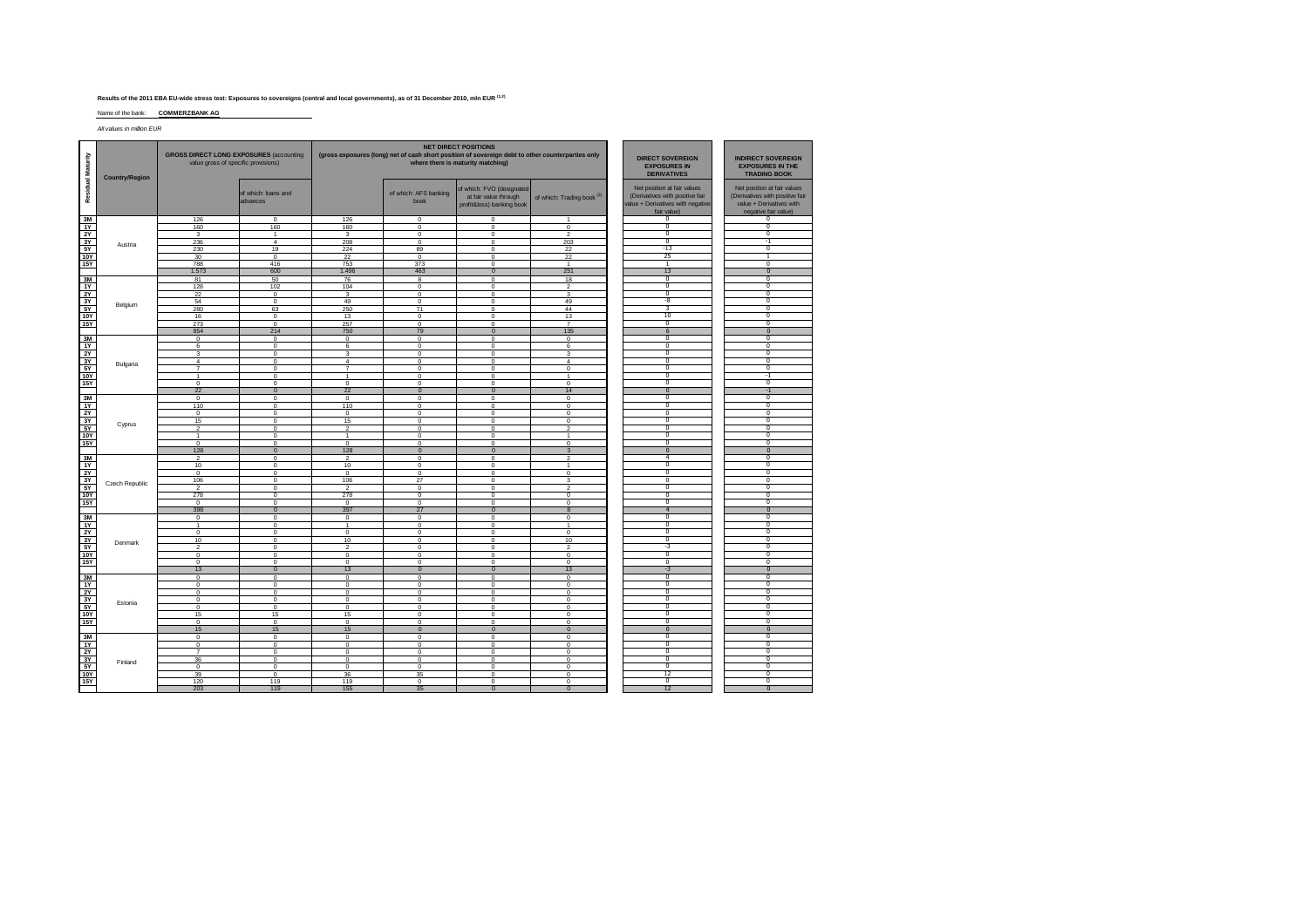| <b>I</b> Maturity                | <b>Country/Region</b> | <b>GROSS DIRECT LONG EXPOSURES (accounting</b><br>value gross of specific provisions) |                                           |                                   |                                       | <b>NET DIRECT POSITIONS</b><br>(gross exposures (long) net of cash short position of sovereign debt to other counterparties only<br>where there is maturity matching) | <b>DIRECT SOVEREIGN</b><br><b>EXPOSURES IN</b><br><b>DERIVATIVES</b> | <b>INDIRECT SOVEREIGN</b><br><b>EXPOSURES IN THE</b><br><b>TRADING BOOK</b>                                      |                                                                                                                    |
|----------------------------------|-----------------------|---------------------------------------------------------------------------------------|-------------------------------------------|-----------------------------------|---------------------------------------|-----------------------------------------------------------------------------------------------------------------------------------------------------------------------|----------------------------------------------------------------------|------------------------------------------------------------------------------------------------------------------|--------------------------------------------------------------------------------------------------------------------|
| $\overline{\mathbf{g}}$<br>Resid |                       |                                                                                       | of which: loans and<br>advances           |                                   | of which: AFS banking<br>book         | of which: FVO (designated<br>at fair value through<br>profit&loss) banking book                                                                                       | of which: Trading book <sup>(3)</sup>                                | Net position at fair values<br>(Derivatives with positive fair<br>alue + Derivatives with negativ<br>fair value) | Net position at fair values<br>(Derivatives with positive fair<br>value + Derivatives with<br>negative fair value) |
| 3M<br>1Y                         |                       | 211<br>111                                                                            | 168                                       | 210<br>19                         | $^{\circ}$                            | $^{\circ}$                                                                                                                                                            | 42<br>11                                                             |                                                                                                                  | $\overline{\mathbf{0}}$                                                                                            |
| 2Y                               |                       | 213                                                                                   | 8<br>$\overline{7}$                       | 46                                | $^{\circ}$<br>$\mathbf 0$             | $^{\circ}$<br>$^{\circ}$                                                                                                                                              | 45                                                                   |                                                                                                                  | $\overline{0}$                                                                                                     |
| 3Y                               | France                | 521                                                                                   | $\Omega$                                  | 37                                | $\Omega$                              | $\Omega$                                                                                                                                                              | 13                                                                   | $\overline{0}$                                                                                                   | -1<br>$\overline{0}$                                                                                               |
| $rac{5Y}{10Y}$                   |                       | 603<br>471                                                                            | 18<br>33                                  | 405<br>306                        | 157<br>$^{\circ}$                     | $\Omega$<br>$^{\circ}$                                                                                                                                                | 26<br>17                                                             |                                                                                                                  | 0                                                                                                                  |
| <b>15Y</b>                       |                       | 815                                                                                   | 80                                        | 634                               | $\Omega$                              | $\Omega$                                                                                                                                                              | 37                                                                   | $\overline{0}$                                                                                                   | $\overline{0}$                                                                                                     |
|                                  |                       | 2.944                                                                                 | 313                                       | 1.657                             | 157                                   | $\mathbf{0}$                                                                                                                                                          | 191                                                                  | 14                                                                                                               | $-1$                                                                                                               |
| 3M                               |                       | 4.326<br>8.384                                                                        | 2.547<br>2.404                            | 4.266<br>8.273                    | 149                                   | $\circ$<br>$\Omega$                                                                                                                                                   | 725                                                                  | -5                                                                                                               | 0<br>$\overline{0}$                                                                                                |
| 1Y<br><b>2Y</b>                  | Germany<br><b>10Y</b> | 4.080                                                                                 | 1.902                                     | 3.694                             | 3.578<br>233                          | $\Omega$                                                                                                                                                              | 1.825<br>922                                                         | $-36$                                                                                                            | $\mathbf{0}$                                                                                                       |
| 3Y                               |                       | 5.195                                                                                 | 1.988                                     | 4.413                             | 940                                   | $\Omega$                                                                                                                                                              | 896                                                                  | $-68$                                                                                                            | $\overline{0}$                                                                                                     |
| 5Y                               |                       | 4.424<br>11.171                                                                       | 1.635<br>4.047                            | 3.508<br>11.066                   | 977<br>5.550                          | $\Omega$<br>$\Omega$                                                                                                                                                  | 443<br>496                                                           | $\overline{20}$<br>76                                                                                            | 6                                                                                                                  |
| <b>15Y</b>                       |                       | 9.351                                                                                 | 7.674                                     | 8.856                             | $\frac{42}{11.469}$                   | $\Omega$                                                                                                                                                              | 604                                                                  | $-22$                                                                                                            | $\overline{0}$                                                                                                     |
|                                  |                       | 46.930                                                                                | 22.196                                    | 44.075                            |                                       | $\Omega$                                                                                                                                                              | 5.910                                                                | $-28$<br>$\Omega$                                                                                                | 6<br>$\Omega$                                                                                                      |
| <b>3M</b><br>1Y                  |                       | $\overline{0}$<br>$\ddot{\phantom{1}}$                                                | $\,0\,$<br>$\overline{0}$                 | $\,0\,$<br>$\overline{0}$         | $\,0\,$<br>$\overline{0}$             | $\bf{0}$<br>$\overline{\mathbf{0}}$                                                                                                                                   | $\,0\,$<br>$\overline{0}$                                            | $\overline{0}$                                                                                                   | $\overline{0}$                                                                                                     |
| <b>2Y</b>                        |                       | 38                                                                                    | $\overline{\mathbf{0}}$                   | 31                                | 21                                    | $\overline{\mathbf{0}}$                                                                                                                                               | $\overline{9}$                                                       | $\overline{0}$                                                                                                   | ℸ                                                                                                                  |
| 3Y                               | Greece                | 100                                                                                   | $\circ$<br>$\bf{0}$                       | $\mathbf 0$<br>94                 | $\theta$<br>17                        | $\circ$<br>$\overline{\mathbf{0}}$                                                                                                                                    | $\mathbf 0$                                                          | $\Omega$<br>$\overline{0}$                                                                                       | $-4$<br>38                                                                                                         |
| 5Y<br><b>10Y</b>                 |                       | 21                                                                                    | $\overline{\mathbf{0}}$                   | 21                                | 0                                     | $\overline{\mathbf{0}}$                                                                                                                                               | 53                                                                   | $\overline{0}$                                                                                                   | T                                                                                                                  |
| 15Y                              |                       | 2.898                                                                                 | $\overline{0}$                            | 2.898                             | 334                                   | $\overline{0}$                                                                                                                                                        | $\overline{0}$                                                       | $\overline{0}$                                                                                                   | $\overline{0}$                                                                                                     |
| 3M                               |                       | 3.065<br>131                                                                          | $\overline{0}$<br>$\mathsf{o}$            | 3.043<br>131                      | 372<br>$\mathbf 0$                    | $\mathbf 0$<br>$\mathbf 0$                                                                                                                                            | 63<br>11                                                             | $\overline{0}$<br>$\Omega$                                                                                       | 36<br>1                                                                                                            |
| 1Y                               |                       | 92                                                                                    | $\mathbf 0$                               | 92                                | $\theta$                              | $\circ$                                                                                                                                                               |                                                                      | $\overline{0}$                                                                                                   | -7                                                                                                                 |
| <b>2Y</b><br>3Y                  |                       | 167                                                                                   | $\overline{0}$                            | 160                               | $\overline{0}$                        | $\overline{\mathbf{0}}$                                                                                                                                               | 32                                                                   | $\overline{0}$<br>$\overline{0}$                                                                                 | $\overline{0}$<br>7                                                                                                |
| 5Y                               | Hungary               | 64<br>473                                                                             | $\mathbf{1}$<br>$\overline{1}$            | 64<br>473                         | $\bf{0}$<br>50                        | $\mathbf 0$<br>$^{\circ}$                                                                                                                                             | 18<br>27                                                             | $\overline{0}$                                                                                                   | -4                                                                                                                 |
| <b>10Y</b>                       |                       | 286                                                                                   |                                           | 286                               | 0                                     | $^{\circ}$                                                                                                                                                            |                                                                      | $\overline{0}$                                                                                                   | $\overline{0}$                                                                                                     |
| 15Y                              |                       | $\circ$<br>1.212                                                                      | $\overline{0}$<br>5                       | $\bf{0}$<br>1.205                 | 0<br>50                               | $\overline{\mathbf{0}}$<br>$\overline{0}$                                                                                                                             | $\overline{0}$<br>92                                                 | $\overline{0}$<br>$\overline{0}$                                                                                 | $\overline{0}$<br>$\overline{2}$                                                                                   |
| 3M                               |                       | $^{\circ}$                                                                            | $^{\circ}$                                | $\mathbf 0$                       | $\mathbf 0$                           | $^{\circ}$                                                                                                                                                            | $^{\circ}$                                                           | $\overline{0}$                                                                                                   | $\overline{\mathfrak{o}}$                                                                                          |
| 1Y                               |                       | $^{\circ}$                                                                            | $^{\circ}$                                | $\mathbf 0$                       | $^{\circ}$                            | $^{\circ}$                                                                                                                                                            | $^{\circ}$                                                           | $\overline{0}$                                                                                                   | $\overline{\mathbf{0}}$<br>ī                                                                                       |
| $\frac{2Y}{3Y}$                  |                       | 14<br>$^{\circ}$                                                                      | $\Omega$<br>$^{\circ}$                    | 14<br>$^{\circ}$                  | $\Omega$<br>$^{\circ}$                | $\Omega$<br>$^{\circ}$                                                                                                                                                | 14<br>$^{\circ}$                                                     | $\overline{0}$                                                                                                   | $\overline{0}$                                                                                                     |
| 5Y                               | Iceland               | $\mathbf{0}$                                                                          | $\circ$                                   | $\mathbf 0$                       | $\circ$                               | $\circ$                                                                                                                                                               | $\mathbf{0}$                                                         | $\overline{0}$                                                                                                   | 0                                                                                                                  |
| 10Y                              |                       | $\Omega$<br>$\Omega$                                                                  | $\Omega$<br>$\Omega$                      | $\Omega$<br>$\Omega$              | $\Omega$<br>$\Omega$                  | $\Omega$<br>$\Omega$                                                                                                                                                  | $\Omega$<br>$\Omega$                                                 | $\Omega$<br>$\Omega$                                                                                             | $\overline{0}$<br>$\overline{0}$                                                                                   |
| 15Y                              |                       | 14                                                                                    | $\mathbf{0}$                              | 14                                | $\mathbf{0}$                          | $\mathbf{0}$                                                                                                                                                          | 14                                                                   | $\mathbf{0}$                                                                                                     | $\mathbf{1}$                                                                                                       |
| 3M                               |                       | $\Omega$                                                                              | $\Omega$                                  | $\Omega$                          | $\Omega$                              | $\Omega$                                                                                                                                                              | $\Omega$                                                             | $\Omega$                                                                                                         | $\mathbf{0}$                                                                                                       |
| 1Y<br>2Y                         |                       | $\Omega$<br>$\overline{4}$                                                            | $\Omega$<br>$\Omega$                      | $\Omega$<br>$\Omega$              | $\Omega$<br>$\Omega$                  | $\Omega$<br>$\Omega$                                                                                                                                                  | $\Omega$<br>$\Omega$                                                 | $\Omega$<br>$\overline{0}$                                                                                       | $\mathbf{0}$<br>$\overline{0}$                                                                                     |
| 3Y                               | Ireland               | $\Omega$                                                                              | $\Omega$                                  | $\Omega$                          | $\Omega$                              | $\Omega$                                                                                                                                                              | $\Omega$                                                             | n                                                                                                                | $\Omega$                                                                                                           |
| 5Y<br><b>10Y</b>                 |                       | $\overline{1}$<br>27                                                                  | $\mathbf 0$<br>$\mathbf 0$                | $\mathbf 0$<br>26                 | $\circ$<br>$\Omega$                   | $\mathbf 0$<br>$\Omega$                                                                                                                                               | $\mathbf{0}$<br>26                                                   | $\Omega$<br>$^{\circ}$                                                                                           | $\overline{0}$<br>$-2$                                                                                             |
| 15Y                              |                       | $\Omega$                                                                              | $\Omega$                                  | $\Omega$                          | $\Omega$                              | $\Omega$                                                                                                                                                              | $\Omega$                                                             | $\Omega$                                                                                                         | $\overline{0}$                                                                                                     |
|                                  |                       | 32                                                                                    | $\mathbf{0}$                              | 26                                | $\mathbf{0}$                          | $\mathbf{0}$                                                                                                                                                          | 26                                                                   | $\Omega$                                                                                                         | $-2$                                                                                                               |
| 3M<br>1Y                         |                       | 61<br>114                                                                             | $\overline{0}$<br>$\mathbf 0$             | 46<br>10                          | $\overline{\mathbf{0}}$<br>$\pmb{0}$  | $\overline{0}$<br>$\mathbf 0$                                                                                                                                         | 46<br>10                                                             | $\Omega$<br>$\Omega$                                                                                             | -1<br>$\mathbf{1}$                                                                                                 |
| 2Y                               |                       | 83                                                                                    | $\Omega$                                  | 45                                | $\Omega$                              | $\Omega$                                                                                                                                                              | 38                                                                   | $\Omega$                                                                                                         | $\mathbf{1}$                                                                                                       |
| 3Y<br>5Y                         | Italy                 | 859<br>1.277                                                                          | $\overline{\mathbf{0}}$<br>$\overline{0}$ | 689<br>1.046                      | 92<br>106                             | $\overline{\mathbf{0}}$<br>$\overline{\mathbf{0}}$                                                                                                                    | 23                                                                   | $\overline{0}$<br>$\overline{0}$                                                                                 | -1<br>Þ                                                                                                            |
| <b>10Y</b>                       |                       | 1.528                                                                                 | $\mathbf 0$                               | 1.305                             | 350                                   | $\mathbf 0$                                                                                                                                                           | 81                                                                   | $\overline{0}$                                                                                                   | $\mathbf{1}$                                                                                                       |
| <b>15Y</b>                       |                       | 7.770                                                                                 | $\pmb{0}$                                 | 6.992                             | 3.687                                 | $\pmb{0}$                                                                                                                                                             | 43                                                                   | $\overline{0}$                                                                                                   | $-11$                                                                                                              |
| 3M                               |                       | 11.691<br>$\,0\,$                                                                     | $\mathbf 0$<br>$\circ$                    | 10.132<br>$\circ$                 | 4.236<br>$\mathbf 0$                  | $\mathbf 0$<br>$\mathbf 0$                                                                                                                                            | 241<br>$\mathbf 0$                                                   | $\pmb{0}$<br>$\overline{0}$                                                                                      | $-19$<br>$\overline{0}$                                                                                            |
| 1Y                               |                       | $\mathbf 0$                                                                           | $\overline{0}$                            | $\overline{0}$                    | $\overline{0}$                        | $\overline{\mathbf{0}}$                                                                                                                                               | $\overline{0}$                                                       | $\overline{0}$                                                                                                   | $\overline{0}$                                                                                                     |
| 2Y<br>3Y                         |                       | $\overline{0}$<br>60                                                                  | $\mathsf 0$<br>$\mathbf 0$                | $\overline{0}$<br>60              | $\overline{\mathbf{0}}$<br>$^{\circ}$ | $\overline{\mathbf{0}}$<br>$^{\circ}$                                                                                                                                 | $\overline{0}$<br>$\mathbf{0}$                                       | $\overline{0}$<br>$\overline{0}$                                                                                 | $\overline{0}$<br>$\overline{0}$                                                                                   |
| 5Y                               | Latvia                |                                                                                       | $^{\circ}$                                |                                   | $^{\circ}$                            | $^{\circ}$                                                                                                                                                            |                                                                      | $\overline{0}$                                                                                                   | -2                                                                                                                 |
| <b>10Y</b>                       |                       | 88                                                                                    | $\overline{0}$                            | 88                                | $\overline{0}$                        | $\mathbf 0$                                                                                                                                                           | $\pmb{0}$                                                            | $\overline{0}$<br>n                                                                                              | $\overline{0}$<br>$\overline{0}$                                                                                   |
| 15Y                              |                       | $^{\circ}$<br>150                                                                     | $^{\circ}$<br>$\mathbf{0}$                | 0<br>150                          | $^{\circ}$<br>$\mathbf 0$             | $^{\circ}$<br>$\overline{0}$                                                                                                                                          | $^{\circ}$<br>$\overline{2}$                                         | $\overline{\mathbf{0}}$                                                                                          | $-2$                                                                                                               |
| 3M                               |                       | $^{\circ}$                                                                            | $\circ$                                   | $\mathbf 0$                       | $\mathbf 0$                           | $^{\circ}$                                                                                                                                                            | $^{\circ}$                                                           | $\overline{0}$                                                                                                   | $\overline{0}$                                                                                                     |
| 1Y<br><b>2Y</b>                  |                       | $\Omega$<br>$^{\circ}$                                                                | $\Omega$<br>$^{\circ}$                    | $\Omega$<br>$^{\circ}$            | $\Omega$<br>$^{\circ}$                | $\Omega$<br>$^{\circ}$                                                                                                                                                | $\Omega$<br>$^{\circ}$                                               | $\overline{0}$<br>$\overline{0}$                                                                                 | $\overline{0}$<br>$\overline{0}$                                                                                   |
| 3Y                               | Liechtenstein         | $^{\circ}$                                                                            | $\circ$                                   | $\mathbf 0$                       | $\circ$                               | $\circ$                                                                                                                                                               | $^{\circ}$                                                           | $\overline{0}$                                                                                                   | $\overline{\mathbf{0}}$                                                                                            |
| 5Y                               |                       | $\Omega$                                                                              | $\Omega$                                  | $\Omega$                          | $\Omega$                              | $\Omega$                                                                                                                                                              | $\Omega$                                                             | $\overline{0}$<br>ō                                                                                              | $\overline{0}$<br>$\overline{0}$                                                                                   |
| <b>10Y</b><br>15Y                |                       | $\Omega$<br>$\circ$                                                                   | $\Omega$<br>$\Omega$                      | $\Omega$<br>$\circ$               | $\Omega$<br>$\Omega$                  | $\Omega$<br>$\Omega$                                                                                                                                                  | $\Omega$<br>$\Omega$                                                 | $\overline{0}$                                                                                                   | $\overline{0}$                                                                                                     |
|                                  |                       | $\overline{0}$                                                                        | $\overline{0}$                            | $\overline{0}$                    | $\mathbf{0}$                          | $\mathbf{0}$                                                                                                                                                          | $\mathbf{0}$                                                         | $\overline{\mathbf{0}}$                                                                                          | $\overline{0}$                                                                                                     |
| 3M<br>1Y                         |                       | $\Omega$<br>25                                                                        | $\Omega$<br>$\Omega$                      | $\Omega$<br>25                    | $\Omega$<br>25                        | $\Omega$<br>$\Omega$                                                                                                                                                  | $\Omega$<br>$\Omega$                                                 | $^{\circ}$<br>$\overline{0}$                                                                                     | $^{\circ}$<br>$\overline{0}$                                                                                       |
| 2Y                               |                       | 66                                                                                    | $\Omega$                                  | 66                                | $\Omega$                              | $\Omega$                                                                                                                                                              | $\mathbf{1}$                                                         |                                                                                                                  |                                                                                                                    |
| $rac{3Y}{5Y}$                    | Lithuania             | $\overline{1}$<br>100                                                                 | $\mathbf 0$<br>$\mathbf 0$                | $\blacktriangleleft$<br>100       | $\circ$<br>$\Omega$                   | $\mathbf 0$<br>$\Omega$                                                                                                                                               | $\mathbf{1}$<br>$\Omega$                                             | $\overline{0}$<br>$\overline{0}$                                                                                 | $\overline{0}$<br>$\mathbf{1}$                                                                                     |
| <b>10Y</b>                       |                       | 70                                                                                    | $\Omega$                                  | 68                                | $\Omega$                              | $\Omega$                                                                                                                                                              | $\Omega$                                                             | $\Omega$                                                                                                         | $\Omega$                                                                                                           |
| <b>15Y</b>                       |                       | $\Omega$                                                                              | $\Omega$                                  | $\Omega$                          | $\Omega$                              | $\Omega$                                                                                                                                                              | $\Omega$                                                             | $\Omega$                                                                                                         | $\Omega$                                                                                                           |
|                                  |                       | 262<br>$\mathbf{0}$                                                                   | $\Omega$<br>$\mathbf 0$                   | 260<br>$\mathbf 0$                | 25<br>$\pmb{0}$                       | $\Omega$<br>$\mathbf{0}$                                                                                                                                              | $\overline{\phantom{a}}$<br>$\mathbf 0$                              | $\overline{0}$<br>$\Omega$                                                                                       | $\Omega$                                                                                                           |
| $\frac{3M}{1Y}$                  |                       | $\Omega$                                                                              | $\Omega$                                  | $\Omega$                          | $\Omega$                              | $\Omega$                                                                                                                                                              | $\Omega$                                                             | $\Omega$                                                                                                         | $\Omega$                                                                                                           |
| 2Y                               |                       | $\pmb{0}$<br>$\overline{11}$                                                          | $\overline{0}$<br>$\overline{0}$          | $\overline{0}$<br>$\overline{11}$ | 0<br>10                               | $\overline{\mathbf{0}}$<br>$\overline{\mathbf{0}}$                                                                                                                    | $\pmb{0}$<br>$\overline{0}$                                          | $\overline{0}$<br>$\overline{0}$                                                                                 | $\overline{0}$<br>$\overline{0}$                                                                                   |
| 3Y<br>5Y                         | Luxembourg            | $\mathbf{0}$                                                                          | $\mathbf 0$                               | $\mathbf 0$                       | $\mathbf 0$                           | $\mathbf 0$                                                                                                                                                           | $\mathbf 0$                                                          | n                                                                                                                | $\sqrt{2}$                                                                                                         |
| <b>10Y</b>                       |                       | $\pmb{0}$<br>$\overline{0}$                                                           | $\pmb{0}$<br>$\overline{0}$               | $\pmb{0}$<br>$\overline{0}$       | $\pmb{0}$<br>$\overline{0}$           | $\mathbf 0$<br>$\overline{0}$                                                                                                                                         | $\mathbf 0$<br>$\overline{0}$                                        | $\overline{0}$<br>$\overline{0}$                                                                                 | $\overline{0}$<br>$\overline{0}$                                                                                   |
| 15Y                              |                       | 11                                                                                    | $\overline{0}$                            | 11                                | 10                                    | $\overline{0}$                                                                                                                                                        | $\overline{0}$                                                       | $\overline{0}$                                                                                                   | $\overline{0}$                                                                                                     |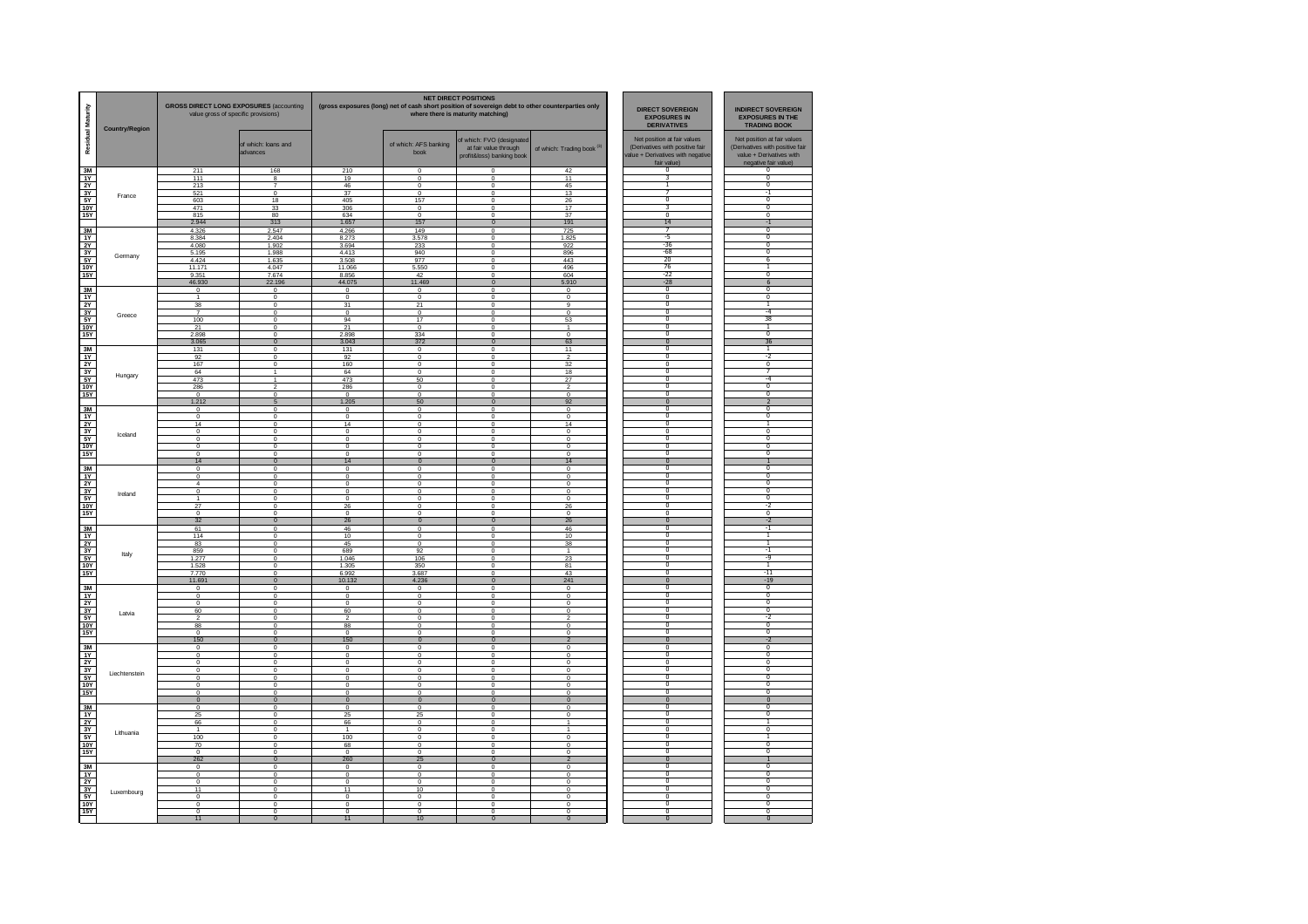| Residual Maturity        | <b>Country/Region</b> | <b>GROSS DIRECT LONG EXPOSURES (accounting</b><br>value gross of specific provisions) |                                  | <b>NET DIRECT POSITIONS</b><br>(gross exposures (long) net of cash short position of sovereign debt to other counterparties only<br><b>DIRECT SOVEREIGN</b><br>where there is maturity matching)<br><b>EXPOSURES IN</b><br><b>DERIVATIVES</b> |                                                    |                                                                                 |                                       |                                                                                                                   |                                                                                                                    |
|--------------------------|-----------------------|---------------------------------------------------------------------------------------|----------------------------------|-----------------------------------------------------------------------------------------------------------------------------------------------------------------------------------------------------------------------------------------------|----------------------------------------------------|---------------------------------------------------------------------------------|---------------------------------------|-------------------------------------------------------------------------------------------------------------------|--------------------------------------------------------------------------------------------------------------------|
|                          |                       |                                                                                       | of which: loans and<br>advances  |                                                                                                                                                                                                                                               | of which: AFS banking<br>book                      | of which: FVO (designated<br>at fair value through<br>profit&loss) banking book | of which: Trading book <sup>(3)</sup> | Net position at fair values<br>(Derivatives with positive fair<br>alue + Derivatives with negative<br>fair value) | Net position at fair values<br>(Derivatives with positive fair<br>value + Derivatives with<br>negative fair value) |
| 3M<br>1Y                 |                       | $^{\circ}$<br>$^{\circ}$                                                              | $^{\circ}$<br>$^{\circ}$         | $\theta$<br>$\theta$                                                                                                                                                                                                                          | $^{\circ}$<br>$^{\circ}$                           | $^{\circ}$<br>$^{\circ}$                                                        | $^{\circ}$<br>$\circ$                 | $\overline{0}$<br>$\overline{\mathbf{0}}$                                                                         | Ō<br>$\overline{\mathbf{0}}$                                                                                       |
| 2Y                       |                       | $^{\circ}$                                                                            | $^{\circ}$                       | $\theta$                                                                                                                                                                                                                                      | $^{\circ}$                                         | $^{\circ}$                                                                      | $^{\circ}$                            | $\overline{0}$<br>$\overline{0}$                                                                                  | $\overline{0}$<br>$\overline{0}$                                                                                   |
| 3Y<br>5Y                 | Malta                 | $^{\circ}$<br>$^{\circ}$                                                              | $^{\circ}$<br>$^{\circ}$         | $^{\circ}$<br>$\theta$                                                                                                                                                                                                                        | $^{\circ}$<br>$^{\circ}$                           | $^{\circ}$<br>$^{\circ}$                                                        | $^{\circ}$<br>$^{\circ}$              | $\overline{0}$                                                                                                    | $\overline{0}$                                                                                                     |
| 10Y                      |                       | $\overline{0}$                                                                        | $\mathbf 0$                      | $\overline{0}$                                                                                                                                                                                                                                | $\overline{0}$                                     | $\overline{0}$                                                                  | $\overline{0}$                        | $\overline{0}$                                                                                                    | $\overline{0}$                                                                                                     |
| 15Y                      |                       | $\overline{0}$<br>$\overline{0}$                                                      | $\overline{0}$<br>$\overline{0}$ | $\overline{0}$<br>$\overline{0}$                                                                                                                                                                                                              | $\overline{0}$<br>$\overline{0}$                   | $\overline{0}$<br>$\overline{0}$                                                | $\overline{0}$<br>$\overline{0}$      | $\overline{0}$<br>$\overline{0}$                                                                                  | $\overline{0}$<br>$\overline{0}$                                                                                   |
| 3M                       |                       | 152                                                                                   | $\overline{\mathbf{0}}$          | 152                                                                                                                                                                                                                                           | $\overline{\mathbf{0}}$                            | $\overline{\mathbf{0}}$                                                         | 152                                   | π                                                                                                                 | ╖                                                                                                                  |
| 1Y                       |                       | 70                                                                                    | 0                                | 70                                                                                                                                                                                                                                            | $\circ$                                            | $\mathbf 0$                                                                     | 70                                    | $\overline{0}$<br>$\overline{0}$                                                                                  | $\overline{0}$<br>$\overline{0}$                                                                                   |
| 2Y<br>3Y                 |                       | 177<br>47                                                                             | 6                                | 176<br>33                                                                                                                                                                                                                                     | $\overline{\mathbf{0}}$<br>$\overline{\mathbf{0}}$ | 0<br>$\overline{\mathbf{0}}$                                                    | 169<br>26                             | 3                                                                                                                 | $\overline{0}$                                                                                                     |
| 5Y                       | Netherlands           | 213                                                                                   | 39                               | 72                                                                                                                                                                                                                                            | $\overline{\mathbf{0}}$                            | $\overline{\mathbf{0}}$                                                         | 33                                    | $-43$                                                                                                             | $\overline{0}$                                                                                                     |
| <b>10Y</b><br><b>15Y</b> |                       | 101<br>12                                                                             | 0<br>$\Omega$                    | 40<br>$\overline{7}$                                                                                                                                                                                                                          | $\overline{\mathbf{0}}$<br>$\Omega$                | $\overline{\mathbf{0}}$<br>$\Omega$                                             | 40<br>$\overline{7}$                  | 14<br>$\overline{0}$                                                                                              | $^{\circ}$<br>$^{\circ}$                                                                                           |
|                          |                       | 773                                                                                   | 53                               | 549                                                                                                                                                                                                                                           | $\mathbf{0}$                                       | $\mathbf{0}$                                                                    | 497                                   | $-27$                                                                                                             | $\mathbf{0}$                                                                                                       |
| 3M<br><b>1Y</b>          |                       | $\mathbf{0}$<br>$\mathbf 0$                                                           | $\overline{0}$<br>$\Omega$       | $^{\circ}$<br>$\circ$                                                                                                                                                                                                                         | $^{\circ}$<br>$\Omega$                             | $\overline{0}$<br>$\Omega$                                                      | $\mathbf{0}$<br>$\Omega$              | $^{\circ}$<br>$\Omega$                                                                                            | $^{\circ}$<br>$\Omega$                                                                                             |
| 2Y                       |                       | $\Omega$                                                                              | $\circ$                          | $\circ$                                                                                                                                                                                                                                       | $\Omega$                                           | $\circ$                                                                         | $\Omega$                              | $\Omega$                                                                                                          | $\Omega$                                                                                                           |
| $rac{3Y}{5Y}$            | Norway                | $\Omega$                                                                              | $\Omega$                         | $\Omega$                                                                                                                                                                                                                                      | $\Omega$                                           | $\Omega$                                                                        | $\Omega$                              | $\overline{0}$<br>$\overline{0}$                                                                                  | $\overline{0}$<br>$\overline{0}$                                                                                   |
| 10Y                      |                       | $\Omega$<br>$\Omega$                                                                  | $\Omega$<br>$\Omega$             | $\Omega$<br>$\Omega$                                                                                                                                                                                                                          | $\Omega$<br>$\Omega$                               | $\Omega$<br>$\Omega$                                                            | $\Omega$<br>$\Omega$                  | $\overline{0}$                                                                                                    | $\overline{0}$                                                                                                     |
| <b>15Y</b>               |                       | $\Omega$                                                                              | $\Omega$                         | $\Omega$                                                                                                                                                                                                                                      | $\Omega$                                           | $\Omega$                                                                        | $\Omega$                              | O                                                                                                                 | $\overline{0}$                                                                                                     |
|                          |                       | $\mathbf{0}$<br>151                                                                   | $\mathbf{0}$<br>$\Omega$         | $\mathbf{0}$<br>151                                                                                                                                                                                                                           | $\mathbf{0}$<br>$\Omega$                           | $\mathbf{0}$<br>$\Omega$                                                        | $\Omega$<br>$\Omega$                  | $\bf{0}$<br>O                                                                                                     | $\bf{0}$                                                                                                           |
| $\frac{3M}{1Y}$          |                       | 3.576                                                                                 | $^{\circ}$                       | 3.575                                                                                                                                                                                                                                         | 2.687                                              | $^{\circ}$                                                                      | 8                                     | $\overline{\mathbf{0}}$                                                                                           | $\overline{\mathbf{0}}$                                                                                            |
| 2Y<br>3Y                 |                       | 43                                                                                    | $^{\circ}$<br>$\circ$            | 43                                                                                                                                                                                                                                            | 25                                                 | $^{\circ}$<br>$\mathbf 0$                                                       |                                       | $\overline{0}$<br>$\overline{\mathbf{0}}$                                                                         | $\overline{\mathbf{0}}$<br>ī                                                                                       |
| 5Y                       | Poland                | 8<br>325                                                                              | $^{\circ}$                       | -6<br>325                                                                                                                                                                                                                                     | $^{\circ}$<br>129                                  | $^{\circ}$                                                                      | 6<br>12                               | $\overline{0}$                                                                                                    |                                                                                                                    |
| <b>10Y</b>               |                       | 537                                                                                   | $^{\circ}$                       | 532                                                                                                                                                                                                                                           | 477                                                | $^{\circ}$                                                                      | 9                                     | $\overline{0}$<br>$\overline{0}$                                                                                  | $\overline{0}$                                                                                                     |
| 15Y                      |                       | 13<br>4.652                                                                           | $\theta$<br>$\overline{0}$       | $\circ$<br>4.631                                                                                                                                                                                                                              | $^{\circ}$<br>3.318                                | $\overline{0}$<br>$\overline{0}$                                                | $\circ$<br>42                         | $\overline{0}$                                                                                                    | $\overline{0}$<br>$-1$                                                                                             |
| 3M                       |                       | $\mathbf 0$                                                                           | $\bf{0}$                         | $\circ$                                                                                                                                                                                                                                       | $\mathbf 0$                                        | $\mathbf 0$                                                                     | $\mathbf 0$                           | $\overline{0}$                                                                                                    | $\overline{0}$                                                                                                     |
| 1Y                       |                       | $\mathbf 0$                                                                           | $\mathbf 0$                      | $\circ$                                                                                                                                                                                                                                       | $\overline{\mathbf{0}}$                            | $\mathbf 0$                                                                     | $\mathbf 0$                           | $\overline{0}$<br>$\overline{0}$                                                                                  | $\overline{\mathbf{0}}$<br>т                                                                                       |
| 2Y<br>3Y                 |                       | 25<br>5                                                                               | 0<br>0                           | 25<br>$\overline{0}$                                                                                                                                                                                                                          | $\circ$<br>$\overline{\mathbf{0}}$                 | $\mathbf 0$<br>$\overline{\mathbf{0}}$                                          | 25<br>$\mathbf 0$                     | $\overline{0}$                                                                                                    | $\overline{.}$                                                                                                     |
| 5Y                       | Portugal              | 33                                                                                    | $\overline{0}$                   | 30                                                                                                                                                                                                                                            | $\overline{\mathbf{0}}$                            | $\overline{\mathbf{0}}$                                                         | 30                                    | $\overline{0}$                                                                                                    | ٩                                                                                                                  |
| <b>10Y</b><br>15Y        |                       | 371<br>555                                                                            | 51<br>$\Omega$                   | 366<br>555                                                                                                                                                                                                                                    | $\overline{0}$<br>$\Omega$                         | $\overline{\mathbf{0}}$<br>$\overline{\mathbf{0}}$                              | $\mathbf 0$<br>$\Omega$               | $\overline{0}$<br>$\overline{0}$                                                                                  | $\overline{0}$<br>$\overline{0}$                                                                                   |
|                          |                       | 989                                                                                   | 51                               | 976                                                                                                                                                                                                                                           | $\Omega$                                           | $\mathbf 0$                                                                     | 55                                    | $\Omega$                                                                                                          | $\overline{7}$                                                                                                     |
| 3M                       |                       | $\overline{7}$                                                                        | $\Omega$<br>$\mathcal{D}$        | $\overline{7}$                                                                                                                                                                                                                                | $\Omega$<br>$\Omega$                               | $\Omega$<br>$\Omega$                                                            | $\mathcal{D}$<br>5                    | $\Omega$<br>$\Omega$                                                                                              | $\Omega$<br>$\Omega$                                                                                               |
| 1Y<br><b>2Y</b>          |                       | 15                                                                                    | 15                               | 15                                                                                                                                                                                                                                            | $\Omega$                                           | $\Omega$                                                                        | $\Omega$                              | $\Omega$                                                                                                          | $\Omega$                                                                                                           |
| 3Y                       | Romania               | $\Omega$                                                                              | $\Omega$                         | $\circ$                                                                                                                                                                                                                                       | $\Omega$                                           | $\Omega$                                                                        | $\Omega$                              | $\Omega$                                                                                                          | $-1$                                                                                                               |
| 5Y<br><b>10Y</b>         |                       | 39<br>$\Omega$                                                                        | 39<br>$\Omega$                   | 39<br>$\Omega$                                                                                                                                                                                                                                | $\Omega$<br>$\Omega$                               | $\Omega$<br>$\Omega$                                                            | $\Omega$<br>$\Omega$                  | $\overline{0}$<br>$\overline{0}$                                                                                  | -1<br>-1                                                                                                           |
| <b>15Y</b>               |                       | $\Omega$                                                                              | $\Omega$                         | $\Omega$                                                                                                                                                                                                                                      | $\Omega$                                           | $\Omega$                                                                        | $\Omega$                              | $\overline{\mathbf{0}}$                                                                                           | $\overline{0}$                                                                                                     |
| 3M                       |                       | 63<br>$\Omega$                                                                        | 56<br>$\Omega$                   | 63<br>$\Omega$                                                                                                                                                                                                                                | $\mathbf{0}$<br>$\Omega$                           | $\overline{0}$<br>$\Omega$                                                      | $\overline{7}$<br>$\Omega$            | $\overline{0}$<br>$\mathbf 0$                                                                                     | $-2$<br>$^{\circ}$                                                                                                 |
| $\frac{1Y}{2Y}$          |                       | $\mathbf 0$                                                                           | $\Omega$                         | $\circ$                                                                                                                                                                                                                                       | $\Omega$                                           | $\Omega$                                                                        | $\Omega$                              | Ō                                                                                                                 | Ō                                                                                                                  |
|                          |                       | $\overline{2}$                                                                        | $^{\circ}$                       | $\overline{2}$                                                                                                                                                                                                                                | $^{\circ}$                                         | $^{\circ}$                                                                      | $\overline{2}$                        | $\overline{0}$<br>$\overline{0}$                                                                                  | 0<br>$\overline{0}$                                                                                                |
| 3Y<br>5Y                 | Slovakia              | 298<br>60                                                                             | $^{\circ}$<br>$\mathbf 0$        | 297<br>60                                                                                                                                                                                                                                     | $^{\circ}$<br>$^{\circ}$                           | $^{\circ}$<br>$^{\circ}$                                                        | $\mathbf{0}$<br>$\mathbf{0}$          | $\overline{\mathbf{0}}$                                                                                           | $\overline{\mathbf{0}}$                                                                                            |
| <b>10Y</b>               |                       | 95                                                                                    | $^{\circ}$                       | 95                                                                                                                                                                                                                                            | $^{\circ}$                                         | $^{\circ}$                                                                      | $^{\circ}$                            | $\overline{\mathbf{0}}$                                                                                           | $\overline{0}$                                                                                                     |
| 15Y                      |                       | $\mathbf{1}$<br>455                                                                   | $^{\circ}$<br>$\bf{0}$           | $\overline{1}$<br>455                                                                                                                                                                                                                         | $^{\circ}$<br>$\mathbf{0}$                         | $^{\circ}$<br>$\mathbf{0}$                                                      | -1<br>3                               | $\overline{\mathbf{0}}$<br>$\mathbf 0$                                                                            | 0<br>$\bf{0}$                                                                                                      |
| 3M                       |                       | 36                                                                                    | $\mathbf 0$                      | 36                                                                                                                                                                                                                                            | $^{\circ}$                                         | $\circ$                                                                         | 2                                     | 0                                                                                                                 | 0                                                                                                                  |
| 1Y                       |                       | $\circ$                                                                               | 0                                | $\circ$                                                                                                                                                                                                                                       | $\mathbf 0$                                        | $\circ$                                                                         | $\mathbf 0$                           | $\overline{\mathbf{0}}$<br>$\overline{\mathbf{0}}$                                                                | O<br>$\overline{\mathbf{0}}$                                                                                       |
| 2Y<br>3Y                 | Slovenia              | 0<br>18                                                                               | 0<br>$^{\circ}$                  | $\circ$<br>18                                                                                                                                                                                                                                 | $\circ$<br>$^{\circ}$                              | $\circ$<br>$\circ$                                                              | $\mathbf 0$<br>$^{\circ}$             | $\overline{0}$                                                                                                    | $\overline{0}$                                                                                                     |
| 5Y                       |                       | 154                                                                                   | $^{\circ}$                       | 130                                                                                                                                                                                                                                           | $^{\circ}$                                         | $\circ$                                                                         |                                       | $\overline{0}$<br>$\overline{0}$                                                                                  | $\overline{0}$<br>$\overline{0}$                                                                                   |
| <b>10Y</b><br>15Y        |                       | 20<br>$\mathbf 0$                                                                     | $\theta$<br>$\circ$              | $\Omega$                                                                                                                                                                                                                                      | $\circ$<br>$\circ$                                 | $\circ$<br>$\overline{\mathbf{0}}$                                              | $\overline{1}$<br>$\overline{0}$      | $\overline{0}$                                                                                                    | $\overline{0}$                                                                                                     |
|                          |                       | 229                                                                                   | $\overline{\mathbf{0}}$          | 185                                                                                                                                                                                                                                           | $\overline{0}$                                     | $\overline{0}$                                                                  | $\overline{4}$                        | $\overline{0}$                                                                                                    | $\overline{0}$                                                                                                     |
| 3M<br>1Y                 |                       | 257<br>278                                                                            | $\mathbf 0$<br>50                | 216<br>278                                                                                                                                                                                                                                    | $\mathsf{o}$<br>58                                 | $\overline{\mathbf{0}}$<br>0                                                    | $\mathbf 0$<br>0                      | $\overline{0}$<br>$\overline{0}$                                                                                  | $\overline{0}$<br>$\overline{0}$                                                                                   |
| 2Y                       |                       | 453                                                                                   | 28                               | 289                                                                                                                                                                                                                                           | $\overline{\mathbf{0}}$                            | 0                                                                               | $\mathbf 0$                           | $\overline{0}$                                                                                                    | $\overline{0}$                                                                                                     |
| 3Y<br>5Y                 | Spain                 | 368<br>1.374                                                                          | $\theta$<br>101                  | 344<br>1.180                                                                                                                                                                                                                                  | $\overline{0}$<br>$\overline{\mathbf{0}}$          | $\overline{0}$<br>0                                                             | 24<br>6                               | $\overline{0}$<br>$\overline{0}$                                                                                  | $\overline{0}$<br>$\overline{0}$                                                                                   |
| <b>10Y</b>               |                       | 835                                                                                   | 158                              | 407                                                                                                                                                                                                                                           | 51                                                 | $\overline{0}$                                                                  |                                       | 0                                                                                                                 | 0                                                                                                                  |
| <b>15Y</b>               |                       | 479                                                                                   | $\frac{20}{356}$                 | 452<br>3.165                                                                                                                                                                                                                                  | $\circ$<br>109                                     | $\Omega$                                                                        | $\Omega$                              | $^{\circ}$                                                                                                        | $^{\circ}$                                                                                                         |
| 3M                       |                       | 4.043<br>33                                                                           | $\circ$                          | 33                                                                                                                                                                                                                                            | $^{\circ}$                                         | $\mathbf{0}$<br>$\overline{0}$                                                  | 38<br>$\circ$                         | $\mathbf{0}$<br>$^{\circ}$                                                                                        | $\mathbf{0}$<br>$^{\circ}$                                                                                         |
| 1Y                       |                       | $\Omega$                                                                              | $\Omega$                         | $\circ$                                                                                                                                                                                                                                       | $\Omega$                                           | $\Omega$                                                                        | $\Omega$                              | $^{\circ}$                                                                                                        | $^{\circ}$                                                                                                         |
| 2Y                       |                       | $\mathbf 0$<br>$\overline{7}$                                                         | $\circ$<br>$\circ$               | $\circ$<br>$\overline{4}$                                                                                                                                                                                                                     | $\Omega$<br>$\circ$                                | $\Omega$<br>$\Omega$                                                            | $\Omega$<br>$\overline{4}$            | O<br>$\overline{\mathbf{0}}$                                                                                      | $\Omega$<br>$\overline{\mathbf{0}}$                                                                                |
| $rac{3Y}{5Y}$            | Sweden                | 22                                                                                    | $\Omega$                         | 22                                                                                                                                                                                                                                            | $\Omega$                                           | $\Omega$                                                                        | $\Omega$                              | $\overline{0}$                                                                                                    | $\overline{0}$                                                                                                     |
| <b>10Y</b>               |                       | $\Omega$                                                                              | $\Omega$                         | $\Omega$                                                                                                                                                                                                                                      | $\Omega$                                           | $\Omega$                                                                        | $\Omega$                              | $\overline{0}$<br>O                                                                                               | $\overline{\mathbf{0}}$<br>$\overline{0}$                                                                          |
| <b>15Y</b>               |                       | $\Omega$<br>63                                                                        | $\Omega$<br>$\mathbf{0}$         | $\Omega$<br>60                                                                                                                                                                                                                                | $\Omega$<br>$\mathbf{0}$                           | $\Omega$<br>$\mathbf{0}$                                                        | $\Omega$<br>$\overline{4}$            | $\mathbf{0}$                                                                                                      | $\mathbf{0}$                                                                                                       |
| $\frac{3M}{1Y}$          |                       | $\Omega$                                                                              | $\Omega$                         | $\Omega$                                                                                                                                                                                                                                      | $\Omega$                                           | $\Omega$                                                                        | $\Omega$                              | O                                                                                                                 | O                                                                                                                  |
| 2Y                       |                       | -5<br>8                                                                               | $\overline{4}$<br>8              | -5<br>-8                                                                                                                                                                                                                                      | $^{\circ}$<br>$^{\circ}$                           | $^{\circ}$<br>$^{\circ}$                                                        | -1<br>$\overline{0}$                  | $\overline{\mathbf{0}}$<br>$\overline{\mathbf{0}}$                                                                | $\overline{\mathbf{0}}$<br>$\overline{\mathbf{0}}$                                                                 |
| 3Y                       | United Kingdom        | 28                                                                                    | 6                                | -9                                                                                                                                                                                                                                            | $^{\circ}$                                         | $^{\circ}$                                                                      | 3                                     | $\overline{\mathbf{0}}$                                                                                           | $\overline{\mathbf{0}}$                                                                                            |
| 5Y<br><b>10Y</b>         |                       | 53<br>329                                                                             | 5<br>309                         | 30<br>323                                                                                                                                                                                                                                     | $^{\circ}$<br>$\theta$                             | $^{\circ}$<br>$\circ$                                                           | 25<br>14                              | $\overline{0}$<br>$\overline{0}$                                                                                  | $\overline{0}$<br>$\overline{0}$                                                                                   |
| <b>15Y</b>               |                       | .28                                                                                   | 2.184                            | 226                                                                                                                                                                                                                                           |                                                    | $\overline{0}$                                                                  | 44                                    | $\overline{0}$                                                                                                    | $\overline{0}$                                                                                                     |
|                          |                       | 2.710                                                                                 | 2.516                            | 2.642                                                                                                                                                                                                                                         | $\overline{\mathbf{0}}$                            | $\overline{\mathbf{0}}$                                                         | 87                                    | $\overline{0}$                                                                                                    | $\overline{0}$                                                                                                     |
|                          | TOTAL EEA 30          | 83.490                                                                                | 26.495                           | 76.274                                                                                                                                                                                                                                        | 20.349                                             | $\sqrt{2}$                                                                      | 7.699                                 | $\overline{a}$                                                                                                    | 26                                                                                                                 |